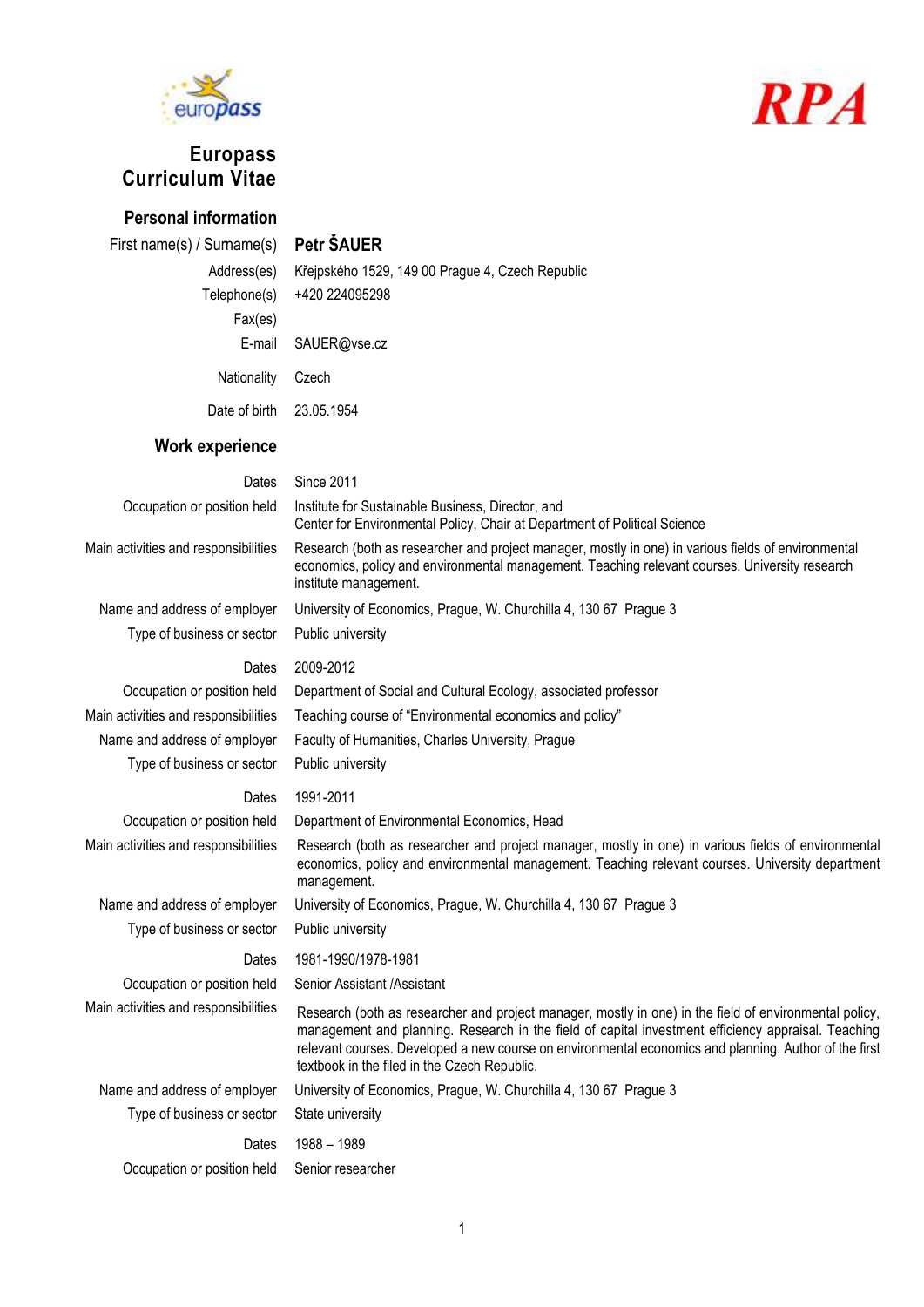| Main activities and responsibilities | Working on several research projects in the field of environmental economics, policy and planning and<br>social policy.                                                                              |
|--------------------------------------|------------------------------------------------------------------------------------------------------------------------------------------------------------------------------------------------------|
| Name and address of employer         | Economic Institute of Czechoslovak Academy of Sciences, Politických vězňů 8, Prague 1                                                                                                                |
| Type of business or sector           | Academia - state institution                                                                                                                                                                         |
| Dates                                | 1991 - 1992                                                                                                                                                                                          |
| Occupation or position held          | Advisor to Ministry                                                                                                                                                                                  |
| Main activities and responsibilities | Working on the problem of solving the past environmental burden caused by the Soviet Army located in<br>the former Czechoslovakia (economic and policy analyses; investment project appraisal, etc.) |
| Name and address of employer         | Federal Committee (ministry) for the Environment, Slezská ul., Prague 2                                                                                                                              |
| Type of business or sector           | Ministry - state institution                                                                                                                                                                         |

#### **Education and training**

#### Dates 1979-1982 Title of qualification awarded CSc (PhD equivalent) Principal subjects/occupational skills covered Economic management and planning; theses on environmental policy and management Name and type of organisation providing education and training University of Economics, Prague Dates 1973-1978 Title of qualification awarded Ing. (in Economy) Principal subjects/occupational skills covered Economic management and planning; theses on environmental planning in cities Name and type of organisation providing education and training University of Economics, Prague Dates 1996 January Title of qualification awarded certificate Principal subjects/occupational skills covered Towards an Ecological Economics (intensive course) Name and type of organisation providing education and training Schumacher College, GB Dates 1996 september Title of qualification awarded certificate Principal subjects/occupational skills covered Creating High Performance Teams for Sustainable Development Name and type of organisation providing education and training intensive course/training by Denis Meadows, Czopak, Hungary Dates 1993 November Title of qualification awarded certificate Principal subjects/occupational skills covered Monitoring of the Environment Name and type of organisation providing education and training intensive course/training within USAID (Environmental Training Project), Ústí nad labem, Czech Republic Dates 1993 October Title of qualification awarded certificate Principal subjects/occupational skills covered Conflict resolution Name and type of organisation providing education and training intensive course/training within USAID (Environmental Training Project), Krásná Lípa, Czech Republic Dates 1996 June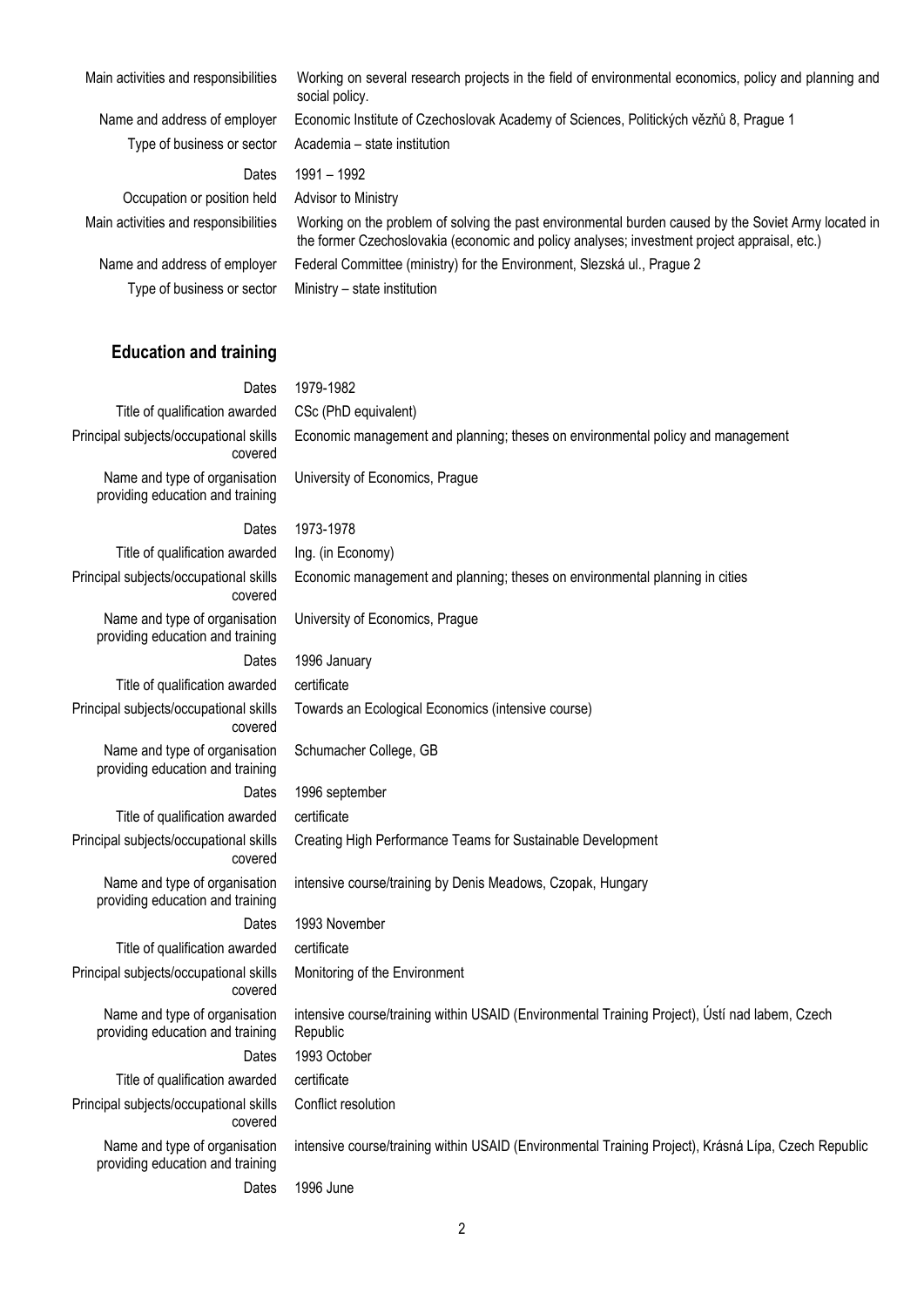| Title of qualification awarded                                    | certificate                                                                                                                                                                                                                                                                                                                                                                                                                                                                                                                                                                                                                                                                                                                      |                                                                                                                                                                                                                |                              |
|-------------------------------------------------------------------|----------------------------------------------------------------------------------------------------------------------------------------------------------------------------------------------------------------------------------------------------------------------------------------------------------------------------------------------------------------------------------------------------------------------------------------------------------------------------------------------------------------------------------------------------------------------------------------------------------------------------------------------------------------------------------------------------------------------------------|----------------------------------------------------------------------------------------------------------------------------------------------------------------------------------------------------------------|------------------------------|
| Principal subjects/occupational skills<br>covered                 | IAN Case Teaching and Writing Workshop                                                                                                                                                                                                                                                                                                                                                                                                                                                                                                                                                                                                                                                                                           |                                                                                                                                                                                                                |                              |
| Name and type of organisation<br>providing education and training | intensive course/training, University of Economics, Prague                                                                                                                                                                                                                                                                                                                                                                                                                                                                                                                                                                                                                                                                       |                                                                                                                                                                                                                |                              |
| Dates                                                             | 1991 June                                                                                                                                                                                                                                                                                                                                                                                                                                                                                                                                                                                                                                                                                                                        |                                                                                                                                                                                                                |                              |
| Title of qualification awarded                                    | certificate                                                                                                                                                                                                                                                                                                                                                                                                                                                                                                                                                                                                                                                                                                                      |                                                                                                                                                                                                                |                              |
| Principal subjects/occupational skills<br>covered                 | Economic way of thinking                                                                                                                                                                                                                                                                                                                                                                                                                                                                                                                                                                                                                                                                                                         |                                                                                                                                                                                                                |                              |
| Name and type of organisation<br>providing education and training | University of Economics, Prague/Liberal Institute Prague                                                                                                                                                                                                                                                                                                                                                                                                                                                                                                                                                                                                                                                                         |                                                                                                                                                                                                                |                              |
| <b>Personal skills and</b><br>competences                         |                                                                                                                                                                                                                                                                                                                                                                                                                                                                                                                                                                                                                                                                                                                                  |                                                                                                                                                                                                                |                              |
| Mother tongue(s)                                                  | Czech                                                                                                                                                                                                                                                                                                                                                                                                                                                                                                                                                                                                                                                                                                                            |                                                                                                                                                                                                                |                              |
| Other language(s)                                                 |                                                                                                                                                                                                                                                                                                                                                                                                                                                                                                                                                                                                                                                                                                                                  |                                                                                                                                                                                                                |                              |
| Self-assessment                                                   | <b>Understanding</b>                                                                                                                                                                                                                                                                                                                                                                                                                                                                                                                                                                                                                                                                                                             | <b>Speaking</b>                                                                                                                                                                                                | Writing                      |
| European level (*)                                                | Reading<br>Listening                                                                                                                                                                                                                                                                                                                                                                                                                                                                                                                                                                                                                                                                                                             | Spoken interaction<br>Spoken production                                                                                                                                                                        |                              |
| English                                                           | Proficient User C2 Proficient User C1<br>C2                                                                                                                                                                                                                                                                                                                                                                                                                                                                                                                                                                                                                                                                                      | Proficient User C1 Proficient User                                                                                                                                                                             | <b>Proficient User</b><br>C1 |
| <b>Slovak</b>                                                     | C1<br>Proficient User C1                                                                                                                                                                                                                                                                                                                                                                                                                                                                                                                                                                                                                                                                                                         | Proficient User B2 Independent User B2 Independent User B2 Independent User                                                                                                                                    |                              |
| <b>Russian</b>                                                    | C <sub>1</sub><br>Proficient User C1 Proficient User                                                                                                                                                                                                                                                                                                                                                                                                                                                                                                                                                                                                                                                                             | B2 Independent User B2 Independent User B2 Independent User                                                                                                                                                    |                              |
| Polish                                                            | B2 Independent User                                                                                                                                                                                                                                                                                                                                                                                                                                                                                                                                                                                                                                                                                                              |                                                                                                                                                                                                                |                              |
| Social skills and competences                                     |                                                                                                                                                                                                                                                                                                                                                                                                                                                                                                                                                                                                                                                                                                                                  | Able to work in multi-cultural and multidisciplinary working environment and in various economic sectors.<br>Special training in High performance team building and in conflicts resolutions via negotiations. |                              |
| Organisational skills and<br>competences                          | Long-term (30 years) experience with leading research teams, including international ones.                                                                                                                                                                                                                                                                                                                                                                                                                                                                                                                                                                                                                                       |                                                                                                                                                                                                                |                              |
| Technical skills and competences                                  | A list of relevant project work is included as Annex 1.                                                                                                                                                                                                                                                                                                                                                                                                                                                                                                                                                                                                                                                                          |                                                                                                                                                                                                                |                              |
|                                                                   | communication techniques for the research work in large teams.                                                                                                                                                                                                                                                                                                                                                                                                                                                                                                                                                                                                                                                                   | Experienced with using standard computer software to produce reports and presentations. Able to work<br>with spreadsheet models and undertake statistical analysis. Experienced with using modern              |                              |
| Study and research stays                                          | Doneck Univerzity, Ukraine (1983)<br>Erasmus University of Rotterdam, The Netherlands (1992, 1994)<br>University of North Carolina at Chapell Hill, USA (1992 a 1997)<br>University of Northern Colorado, Greley, USA<br>University of Minessota, Minneapolis, USA (1994)<br>Schumacher College, Great Britain (1996)<br>Univ. of Cardiff, Great Britain (1997)<br>Univ. of West England Bristol, Great Britain (1998)<br>Chuo University Tokio, Japan (2002, 2004)<br>CURTIN University, Australia (2003)<br>University of Kathmandu (2008)<br>Delhi School of Professional Studies, India (2008, 2010, 2011)<br>Shandong University of Finance and Economics, Jinan, China (2014)<br>Lecturing at about 20 universities abroad |                                                                                                                                                                                                                |                              |
| Awards                                                            | Delhi, India; 2010                                                                                                                                                                                                                                                                                                                                                                                                                                                                                                                                                                                                                                                                                                               | Honorary Professor of Environmental Economics, Delhi School of Professional Studies and Research, New                                                                                                          |                              |

UEP Rector price for prestigious publication – journal paper, 1. place, 2009

UEP Rector price for prestigious publication – book, 1. place, 2008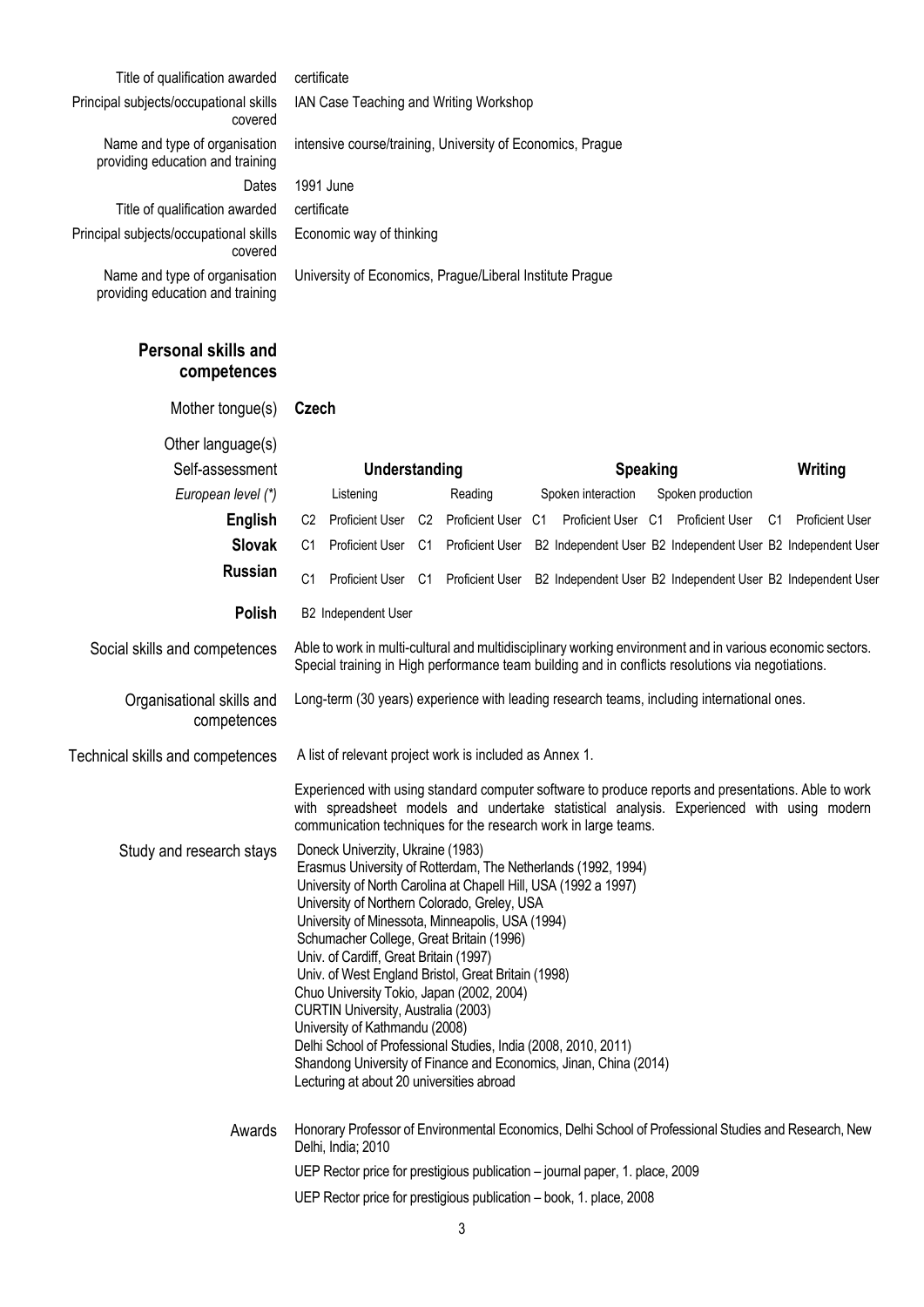| Boards member           | Program board at Environmental Humanities, Masaryk University, Brno<br>Program board at Environmental Studies, Charles University, Prague<br>Scientific board of the Faculty of Economics and Public Administration, University of Economics, Prague<br>(until 2011)<br>Scietific Board at the Faculty of Environment, Jan Evangelista Purkyně University in Ústí nad labem (1990s)<br>Forum for the Future, London, member of the Advisory Board of the Sustainable Economy Unit (1996-2000)<br>APG (Alakh Prakash Goyal) Shimla University (member of Academicc Advisory Council)<br>International Water and Resource Economics Consortium (IWREC) since 2013<br>European Association of Environmental and Resource Economists<br>Association of Environmental and Resource Economists<br>Sustainable Unit of Forum For the Future, London (člen poradního sboru a ediční rady nadace; 1996-2000).<br>Business Systems Laboratory - B.S.Lab - Member<br>The World Academy of Art and Science - Fellow<br>International Water Resource Economics Consortium (IWREC) -member |
|-------------------------|------------------------------------------------------------------------------------------------------------------------------------------------------------------------------------------------------------------------------------------------------------------------------------------------------------------------------------------------------------------------------------------------------------------------------------------------------------------------------------------------------------------------------------------------------------------------------------------------------------------------------------------------------------------------------------------------------------------------------------------------------------------------------------------------------------------------------------------------------------------------------------------------------------------------------------------------------------------------------------------------------------------------------------------------------------------------------|
| <b>Editorial boards</b> | Strategic Behaviour and the Environment<br>Delhi Business Review<br>Int. Journal of Economics and Finance Studies<br>Int. Journal of Social Sciences and Humanity Studies<br>Mechanism of Economic Regulation<br>Economic Alternatives, University of National and World Economy<br>Journal for International Business and Entrepreneurship Development<br>Acta Oeconomica Pragensia<br>Envigogika, http://envigogika.cuni.cz/index.php/cz/redakcni-rada<br><b>Litomysl Seminar Publishing</b><br><b>CENIA Prague</b>                                                                                                                                                                                                                                                                                                                                                                                                                                                                                                                                                        |

AGBA Award for Best textbook on Environmental Economics and Policy, 2008

### **Annexes ANNEX 1 – SELECTED PROJECTS**

Pedagogical – national

Výuka o životním prostředí na VŠE Praha (Education in environmental protection at The University of Economics in Prague), Praha 1981-85 (spoluřešitel – člen týmu).

Rozvoj kapacit VŠ pro udržitelný rozvoj, Projekt JPD3 no. CZ 04.3.07/3.1.01.1/0178, 2005-2007, spolupráce s UK Praha (řešitel za VŠE Praha).

Ekogramotnost pro udržitelný rozvoje v Praze, (zpracování studijních podkladů a lektor na seminářích projektu JPD3 v lednu 2007; hlavní řešitel dr. Kvasničková)

Návrh aktualizovaných výukových modelů, rozvinutí metody počítačem podporované výuky (e-learning) a zavedení evaluačních mechanizmů pro celoživotní vzdělávání v oblasti životního prostředí (Proposal for teaching models with e-support and introduction of evaluation mechanisms for life-long education in environmental protection), project MŽP VaV No. SP/4h6/142/08 ("E-V-Leam"). 2008-2010 (spoluřešitel; spoluautor certifikované metodiky)

#### Pedagogical – international

TEMPUS project on Cleaner Production (University of Economics Prague; together with Erasmus University Rotterdam and Technical University Lyngby, Denmark) 1992-94 (project partner).

ETP (USAID) project on curricula development in environmental economics and policy (navrhovatel a řešitel a spoluautor a co-editor hlavního výstupu knihy "Environmental Economics and Policy: Selected Classical Readings".

Interdisciplinary university distance education for technicians and managers (Celozivotni postgradualni interdisciplinarni vzdelavani vysokoskolskeho typu technicko-manazerskeho zamereni; rozvoj ekonomických předmětů. Project TEMPUS S-JEP 09212-95. Praha, 1996-1998, (project partner).

Virtual Campus for a Sustainable Europe (VCSE) – EU e-learning project (participant).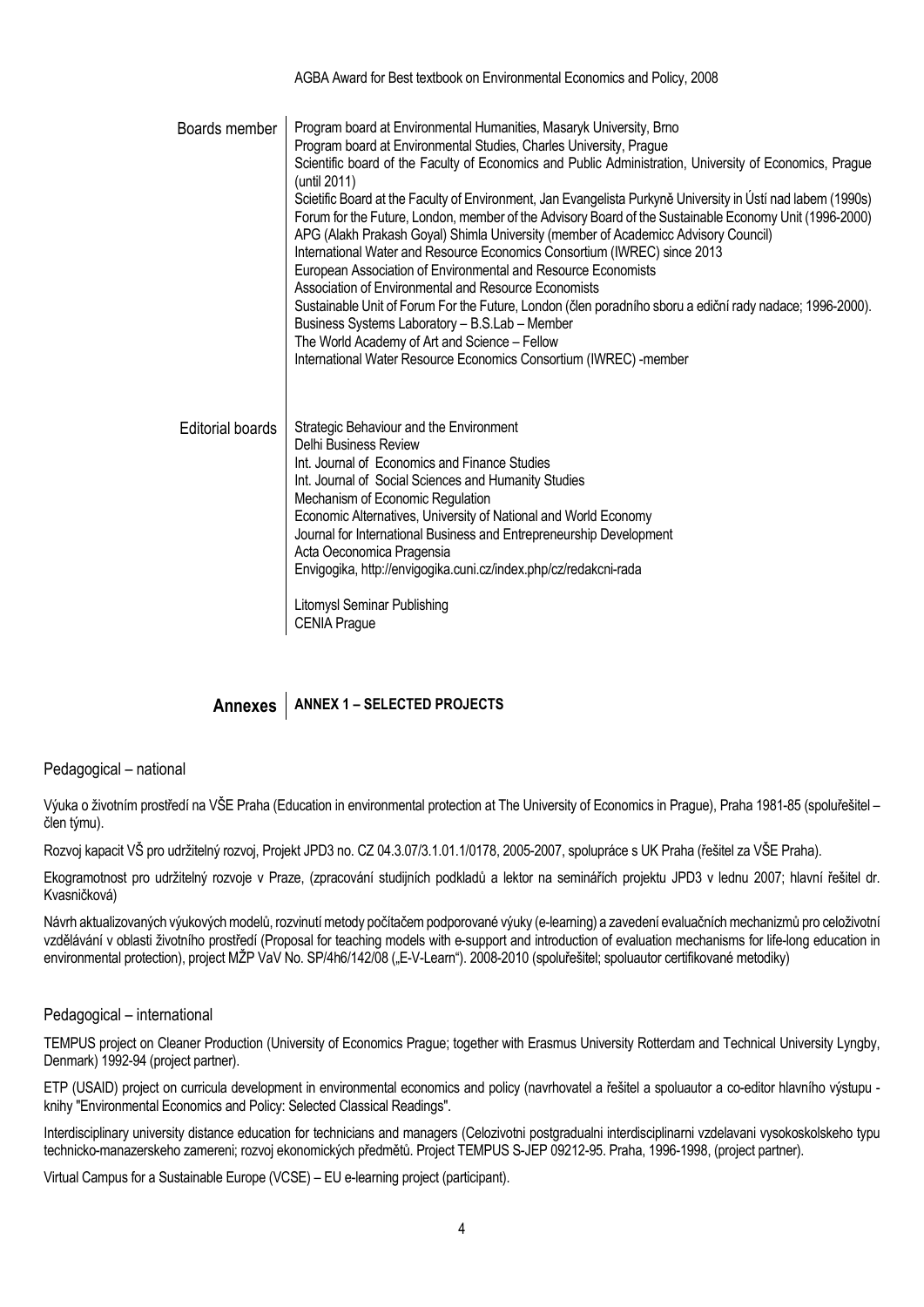#### Research – national

Investiční požadavky v generelu životního prostředí hlavního města Prahy (Environmental Capital Investments in Prague). Studie pro Útvar hlavního architekta hlavního města Prahy, 1981-1982. (Principal investigator, co-author of the study)

Metodologické problémy sociální a ekonomické prognózy životního prostředí (Methodological aspects of social and economic prognoses). Ústav prognóz ČSR, Praha 1984. (co-author of the study)

Využití dřeva poškozeného imisemi (Economic aspects of unitilization of wood damaged by air pollution). Studie k ekonomické části úkolu pro Výzkumný a vývojový ústav dřevařský Praha (RVT P 17-322-823), listopad, Praha 1985-1987. (Principal investigator)

Nástin ekonomiky životního prostředí (Introduction to Environmental Economics). Research study defended at the Economic Institute of the Czechoslovak Academy of Science, Prague 1988. The study was a basis for the second edition of textbook on Environmental Economics (first published in 1986 as a first textbook on the topic in the Czech Republic). (Investigator and author of the study)

Sociální politika, životní úroveň a ekologický faktor intenzifikace (Social policy, standard of life and ecological factor of intensification). Economic Institute of the Czechoslovak Academy of Science, Prague 1989. (co-author of the study)

Oceňování přírodních zdrojů (voda, půda, les, ovzduší) jako základ racionálního hospodaření s tímto bohatstvím (Pricing of nature resources), Výzkumný ústav vodohospodářský, Praha 1989. (Co-author of the study)

Hodnocení vlivu investičních akcí na životní prostředí (Capital Investment EIA preparation for the Czech Repulic), VŠE, Praha 1990, Study for the Ministry of Environment of the Czech Republic. (Principal investigator)

Studie nepříznivých vlivů motorové a elektrické trakce na životní prostředí (Impacts Comparison of Gass and Electric Power at Railway on the Environment). Study for the Federal Ministry of Environment of the Czechoslovakia, Praha 1991. (principal investigator)

Rozšíření odpovědnosti výrobců a dovozců zboží za znečškodňování vybraných druhů zboží po jeho upotřebení cestou zálohových system, DÚ: Ekonomické hodnocení rizika metodou podmíněného hodnocení – hodnocení rizika vybraných odpadů z domácností v ČR (řešitel), MŽP ČR/Aspekt Praha, 1995.

Moznosti decentralizace a demokratizace ekologicke politiky v Ceske republice (Decentralization and democratisation of the Czech environmental policy). Grand Czech Grand Agency GA CR No. 402/95/00908. VSE FNH KZP 1995-1996. (Principal investigator. Co-author of the study)

Environmental Policy of the Czech Republic, Series of studies within the university project of "Czech Economy in the 90th) University of Economics, Prague 1993-99.

The Visnova EIA. Project PHARE. Ministry of Environment of the Czech Republic/Aquatest Stavebni geologie a.s., Prague 1996 (Cost\_Benefit Analyses of floods risk reduction measures). (Project partner - principal investigator).

Voluntary Agreements in Environmental Policy. Two projects supported by research grants of the Ministry of Environment of the Czech Republic, University of Economics Prague 1997-1999. (Principal Investigator).

The implementation of Czech legislation in the field of industrial accident prevention which approximates European Union (EU) legislation particularly Council Directive 96/82/EC on the control of major-accidents hazards involving dangerous substances. Collaboration with Aqutest a.s. Praha on evaluation of economic consequences. Prague 1998. (consultant).

Ekonomie a politika ekologických problémů (Economics, Politics and Policy of Environmental Problems). Project supported by University of Economics in Prague, Prague 2000-2001. (Principal investigator).

Systémová dynamika a tržní struktury (System dynamics and market structures) GAČR 402/05/0502, 2004-2006 (researcher)

Optimization of Environmental Protection Costs, Grant of the Czech Ministry of Environment, 2004-2005 (principal investigator)

Methodology of ex-post analyses of environmental policy, Grant of the Czech Grant agency, 2006-2008 (principal investigator)

Proposal for methodology of environmental policy and legislation implementation evaluation, project VaV No. SP-4i1-63-07, Ministry of Environment, Czech Republic, 2007-2009 (principal investigator).

Model ekologicko-ekonomické optimalizace snížení znečištění ve vodních tocích (Model of ecological-economical optimization of pollution reduction in rivers), TACR No. TD010092, 2012-2013 (principal investigator).

Dopady liberalizace trhu s environmentalním zbožím na zahraniční obchod zemí (Impact of environmental goods trade liberalization on international trade of countries),, VSE IGA NO. F2/5/2012, 2012-2013 (principal investigator).

Modeling of Negotiations in Environmental Policy under Information Asymmetry, Czech Science Foundation, grant No.13-07036S (principal investigator).

#### Research - international

Decentralized Environmental Policy in the Czech Republic: Case study of Decin, project supported by USAID, Cooperation with University of North Carolina at Chapel Hill and Foundation Project North, Chapel Hill/Ústí nad Labem/Praha 1992-1994. (Project partner.)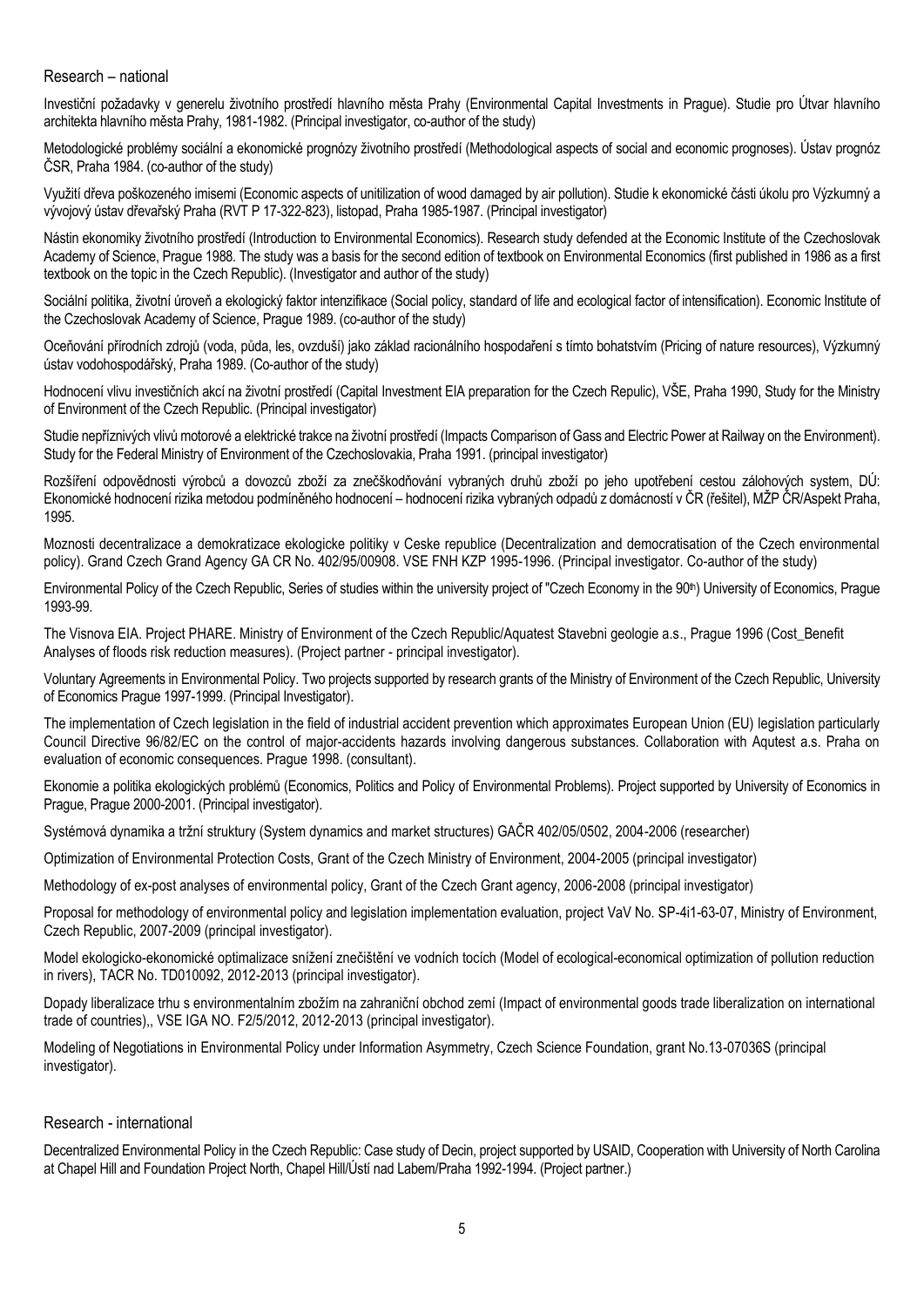F&E, Innovation und Stadtentwicklung. Die edeutung von Infrastrukturvorleistungen und Netzwerken. Zaverecna zprava. Grant Bundesministerium fur Wissenschaft und Forschung. [Vyzkumna zprava]. Wien, Interdisziplinares Institut fur Umwelt und Wirtschaft 1995. (Project partner).

Project to Assist the Slovak Republic in the Preparation of an Integrated EU Approximation Strategy in the Environmental Sector – Environment. Joint Venture Carl Bro International a/s NIRAS. Bratislava 2000-2001. (consultant).

"Variable Rate Pricing based on Pay-As-You-Throu as a Tool of Urban Waste Management (PAYT)", řešeného na katedře životního prostředí Vysoké školy ekonomické a dalších pracovištích v několika evropských zemích v rámci Workprogramme Key Action 4 "The City of Tomorrow" (RTD Priority 4.1.3 "Waste Reduction and Its Life Cycle Management", 5<sup>th</sup> Framework Programme Energy, Environment and Sustainable Development)

Towards Environmental Cooperation: The German-Czech Environmental Information Programme Seminars, project podpořený German-Czech Future Funds a the Free and Hanseatic City of Hamburg. (spoluřešitel).

Supporting and promoting integrated tourism in Europe's lagging rural regions – "SPRITE" (EU 5<sup>th</sup> framework project No. .QLK5-CT-2000-01211) (Principal investigator for subcontractor)

Strategies for Regional Sustainable Development, An Integrated Approach beyond Best Practices (REGIONET); EU ", 5<sup>th</sup> Framework project (project partner)

Environmental Policy Integration and Multi-level Governance, EU project 6th framework, coordination action, NO.028661, 2006-2009 (project partner).

Resource productivity, environmental tax reform and sustainable growth in Europe, grant Anglo-German Foundation, 2006-2009 (project partner).

Visegrad Common Environmental Problems, Standard grant of Visegrad Fund No. 21210012, 2012-2013 (hlavní řešitel).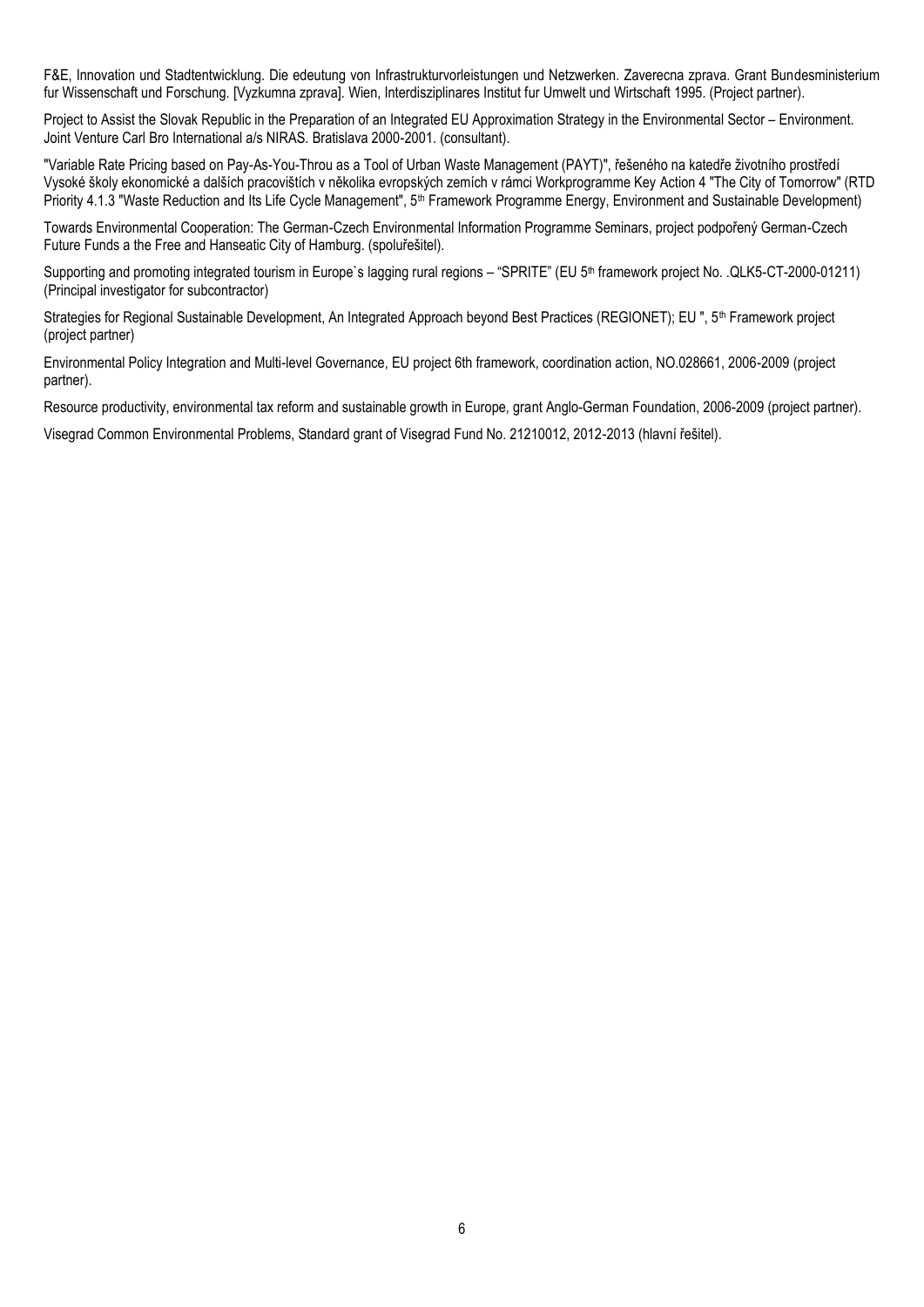# **Selected Publications**

### **Research reports**

Kol.: (1981, 1982): Investiční požadavky v generelu životního prostředí hlavního města Prahy, studie pro Útvar hlavního architekta hlavního města Prahy, I. etapa 1981, II. etapa březen 1982, III. etapa srpen 1982, člen autorského kolektivu.

Kol.: Ekonomické a technickoorganizační podklady pro předrealizační opatření z generelu životního prostředí hlavního města Prahy, studie pro Útvar hlavního architekta hlavního města Prahy, listopad 1983, člen autorského kolektivu.

Kol. (1984): Metodologické problémy sociální a ekonomické prognózy životního prostředí, Ústav prognóz ČSR, červen 1984, člen autorského kolektivu.

Kol. 1984): Posouzení souboru vybraných akcí z investičního programu 8. 5LP z hlediska vlivů na životní prostředí hlavního města Prahy a nároků na prostředky péče o životní prostředí, červen a říjen 1984, studie pro Útvar hlavního architekta hlavního města Prahy, odpovědný řešitel.

Kol.: (1984) Výpočty vah a bodového hodnocení předpokladů území hlavního města Prahy pro rozvoj jednotlivých funkcí, studie pro Útvar hlavního architekta hlavního města Prahy, červen 1984, odpovědný řešitel.

MIKOVÁ, L. a kol. (1985): Výuka o životním prostředí na VŠE Praha, výzkumná zpráva pro závěrečné oponentní řízení resortního úkolu RŠ II-04, Praha 1985, člen autorského kolektivu.

Kol.(1985): Využití dřeva poškozeného imisemi, etapa 08, studie pro Výzkumný a vývojový ústav dřevařský Praha (SÚ RVT P 08-322-454), listopad 1985, odpovědný řešitel.

Kol. (1986): Využití dřeva poškozeného imisemi, interní materiál pro Výzkumný a vývojový ústav dřevařský Praha (RVT P 17-322-823), listopad 1986, odpovědný řešitel.

ŠAUER, P. (1987): Ekonomická efektivnost a prioritnost uskutečňování opatření na ochranu, reprodukci a zlepšení využívání přírodních zdrojů - anketa ke zjištění údajů pro analýzu současné praxe v zúčastněných zemích, VŠE, Praha, březen 1987.

Kol. (1987): Využití dřeva poškozeného imisemi, studie k ekonomické části úkolu pro Výzkumný a vývojový ústav dřevařský Praha (RVT P 17-322-823), listopad, Praha 1987, odpovědný řešitel.

ŠAUER, P. (1988): Nástin ekonomiky životního prostředí I., výzkumná studie Ekonomického ústavu ČSAV Praha, listopad 1988.

Kol.: (1989) Sociální politika, životní úroveň a ekologický faktor intenzifikace, Ekonomický ústav ČSAV Praha, květen 1989.

SEJÁK, J., ŠAUER, P. (1989): Oceňování přírodních zdrojů (voda, půda, les, ovzduší) jako základ racionálního hospodaření s tímto bohatstvím, Výzkumný ústav vodohospodářský, Praha (studie).

ŠAUER, P. (1989): Hodnocení investic z hlediska vlivu na životní prostředí, Ekonomický ústav ČSAV Praha (interní studie).

ŠAUER, P. a kol. (1990): Hodnocení vlivu investičních akcí na životní prostředí, VŠE, Praha (studie pro Ministerstvo životního prostředí ČR, vedoucí autorského kolektivu).

ŠAUER, P. (1990): K problematice posuzování investic z hlediska vlivu na životní prostředí a ekologických investic, Ekonomický ústav ČSAV, Praha.

MILDEOVÁ Stanislava, REMTOVÁ Květa, ŠAUER Petr (1991): Studie nepříznivých vlivů motorové a elektrické trakce na životní prostředí, VŠE, Praha 1991 (studie pro Federální ministerstvo dopravy ČSFR, vedoucí autorského kolektivu).

ŠAUER, P. (1992): Komentář k souboru publikovaných vědeckých prací a jejich hlavní výsledky (studie k habilitačnímu řízení), VŠE, Praha.

Kol. (1993): Ekologická politika České republiky, VŠE, Praha (studie v rámci fakultního grantu, vedoucí autorského kolektivu).

ŠAUER Petr, HADRABOVÁ Alena, JÍLKOVÁ Jiřina, PŘIBILOVÁ Libuše (1993): Ekologické aspekty transformace ekonomiky ČR (working paper), FNH/VŠE, Praha.

ANDREWS Richard, ŠAUER Petr, PAROHA Lubomír, DVOŘÁK Antonín, REMTOVÁ Květa, CARMIN JoAnn, VOZÁB Jan, PŘIBILOVÁ Libuše (1994).: K možnostem realizace ekologické politiky na úrovni měst České republiky (Případová studie Děčín), VŠE, Praha (studie ve spolupráci s University of North Carolina at Chapel Hill a Nadací Projekt Sever Ústí nad Labem).

ŠAUER, P., DVOŘÁK, A., REMTOVÁ, K., ANDREWS, R., CARMIN, J., PAROHA, L. (1984): Přechod domácností na čistší způsob vytápění - případová studie Děčín. Zprava k projektu USAID. [Výzkumná zpráva]. VSE/KZP, Praha.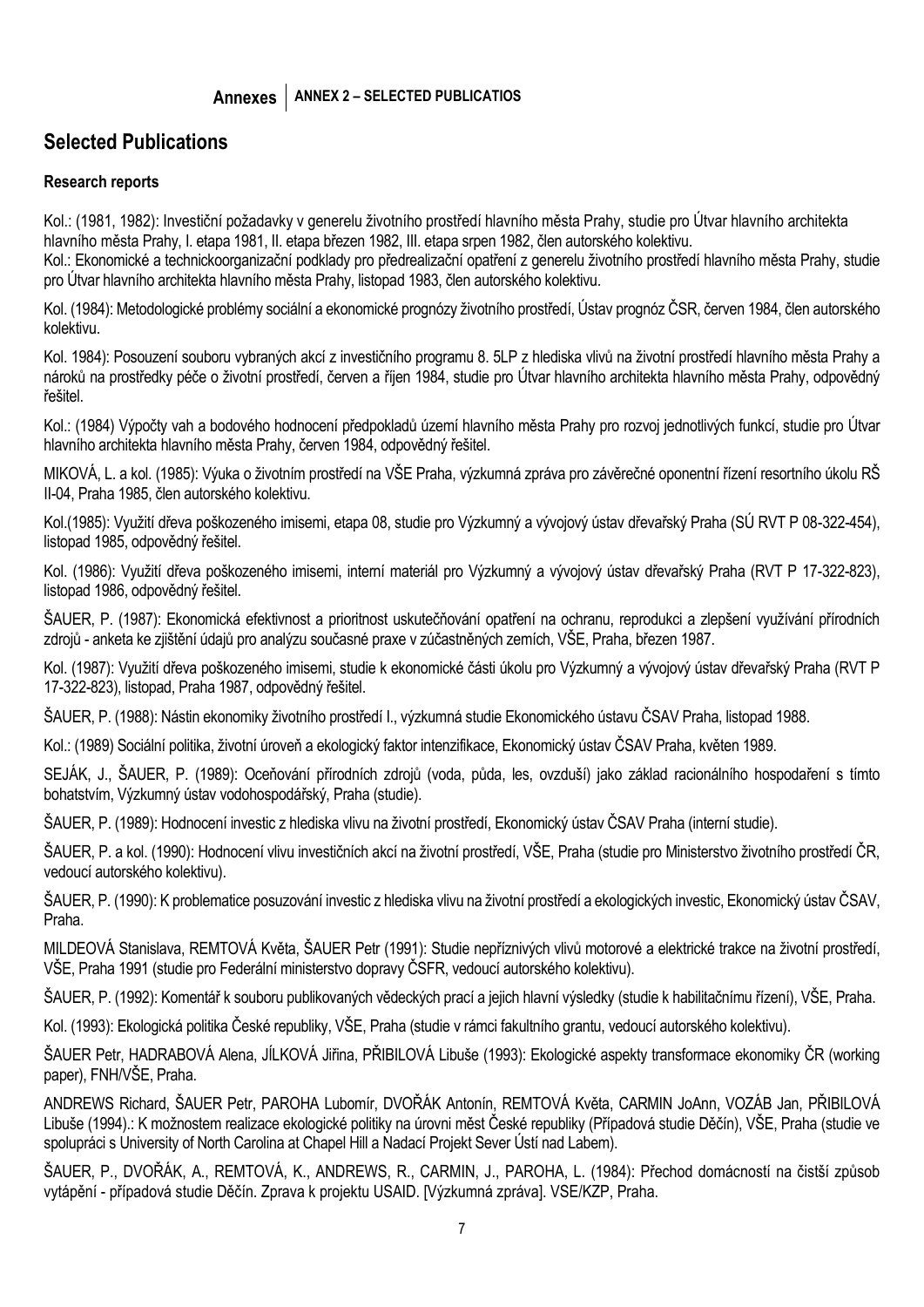ŠAUER, P., DVOŘÁK, A., JÍLKOVÁ, J. (1994): Model pro podporu rozhodování v ekologické politice, založený na principu vyjednávání a využití ekonomických nástrojů, VŠE, Praha.

DVOŘÁK, A., JÍLKOVÁ, J., PŘIBILOVÁ, L., ŠAUER, P. (1994): Vybrané otázky ekologické politiky České republiky v 90. letech. Zpráva ke grantu VŠE, Praha.

KASAN, J. a kol. (1994): Česká ekonomika v 90. letech. Makrovztahy a vnitřní uspořádání státu a ekonomiky. Grant VSE no. 520. [Výzkumná zpráva]. Praha, VSE FNH.

ŠAUER, P., FIALA, P. (1995): Model na podporu rozhodování v ekologické politice založený na principu vyjednávání, VŠE, Praha.

DVOŘÁK, A., JÍLKOVÁ, J., MILDEOVÁ, S., OPPLOVÁ, M., ŠAUER, P. (1995): Vybrané otázky ekologické politiky České republiky v 90. letech, VŠE, Praha.

ŠAUER, P., LIVINGSTON, M. (editors and introduction, 1995)): Environmental Economics and Policy (Selected Classical readings), Environmental Training Project for Central and eastern Europe, Prague, Greeley.

SEJAK, J. a kol. (1995): Oceňování přírodních zdrojů a složek životního prostředí. Závěrečná zpráva výzkumného úkolu GAČR. [Výzkumná zpráva]. Praha, Český ekologický ústav.

KASAN, J. a kol. (1995): Česká ekonomika v 90. letech. Analýza a výhledy. Grant VSE - FNH.[Výzkumná zpráva]. Praha, VSE FNH.

ŠAUER, P., MILDEOVÁ, S. (1995): Ekonomické hodnocení rizika metodou podmíněného hodnocení, Případová studie ekonomického hodnocení rizika vybraných odpadů z domácností v České republice - využití metody ochoty platit, Program péče o životní prostředí Ministerstva životního prostředí České republiky, Praha.

SCHUBERT, U., SEDLACEK, S., TRAXLER, J. a kol. (1995): F&E, Innovation und Stadtentwicklung. Die edeutung von Infrastrukturvorleistungen und Netzwerken. Zaverecna zprava. Grant Bundesministerium fur Wissenschaft und Forschung. [Vyzkumna zprava]. Wien, Interdisziplinares Institut fur Umwelt und Wirtschaft.

ŠAUER, P., DVOŘÁK, A., MILDEOVÁ, S., MOKRIŠOVÁ, J. (1996): PHARE - EIA Višňová, Hodnocení snížení rizika záplav metodou podmíněného hodnocení, Vysoká škola ekonomická, Praha.

ŠÍMA, J. a kol. (1996): Višňová EIA, závěrečná zpráva projektu PHARE, AQUATEST -Stavební geologie, Praha.

ŠÍMA, J. et al. (1996): The Višňová EIA, final report, projekt PHARE, AQUATEST -Stavební geologie, Praha 1996.

ŠAUER, P., FIALA, P. (1996): Modelování vyjednávacích procesu v ekologické politice. Zprava k řešení grantu FNH.[Výzkumná zpráva]. Praha, VSE FNH KZP.

SPĚVÁČEK, V. a kol. (1996): Česká ekonomika v 90. letech. Analýza a výhledy. Fakultní grant FNH. Výzkumná zpráva]. Praha, VSE FNH.

KUŘE, M., ŠAUER, P., Postránecký, J. (1996): Celoživotní postgraduální interdisciplinární vzdělávání vysokoškolského typu technickomanažerského zaměřeni. Ekonomické předměty. Projekt: TEMPUS S-JEP 09212-95. Průběžná zpráva. [Výzkumná zpráva]. Praha, VSE FNH.

ŠAUER, P., Somolányiova J., Volf, M. (1996): Využití ekonomické analýzy při řešení starých ekologických zátěží, Ministerstvo životního prostředí České republiky, Praha.

ŠAUER, P., JÍLKOVÁ, J. (1996): Možnosti decentralizace a demokratizace ekologické politiky v České republice. Zprava ke grantu GA CR no. 402/95/00908. [Výzkumná zpráva]. Praha, VSE FNH KZP.

SPĚVÁČEK, V. a kol. (1997): Česká ekonomika v 90. letech. Výzkumná studie národohospodářské fakulty VŠE, Praha.

ŠAUER, P. a kol. (1997): Využívání případových studií ve výuce ekonomie životního prostředí a ekologické politiky, VŠE/KŽP, Praha.

ŠAUER, P., DVOŘÁK, A. (1997): Dobrovolné dohody v politice životního prostředí. Studie pro MŽP ČR, Praha.

ŠAUER, P., DVOŘÁK, A., FIALA, P. (1998): City of Uhleno nad Labem - Experimental Case, University of Economics Prague, Department of Environmental Economics, Working Papers, Prague, May 1998.

ŠAUER Petr, LISA Aleš, DVOŘÁK Antonín, FIALA Petr, HÁJEK Miroslav, JÍLKOVÁ Jiřina, KOVÁŘ Jaromír, MILDEOVÁ Stanislava, SEJÁK Josef, ŠÍMA Jiří, ŠTĚPÁNEK Zdeněk, VÝRUT Karel (1998): Ekonomie životního prostředí a ekologická politika, FNH/VŠE Praha.

PALEČEK M., VANĚČEK M., ŠÍMA Jiří, ŠAUER Petr, RAMEŠOVÁ J. (1998): Economic Impacts on Implementing Legislation on the Prevention of Industrial Accidents, Phare Project No. 9405-01-03, AQUATEST – Stavební geologie, a.s., (final report), March 1998.

ŠAUER, P. a kol.: (1999) Ekonomické aspekty rozšíření metody dobrovolného vyjednávání při řešení environmentálních problémů a plnění mezinárodních standardu v ochraně životního prostředí (závěrečná zpráva projektu). VaV/320/1/98. VŠE-KŽP/MŽP. Praha.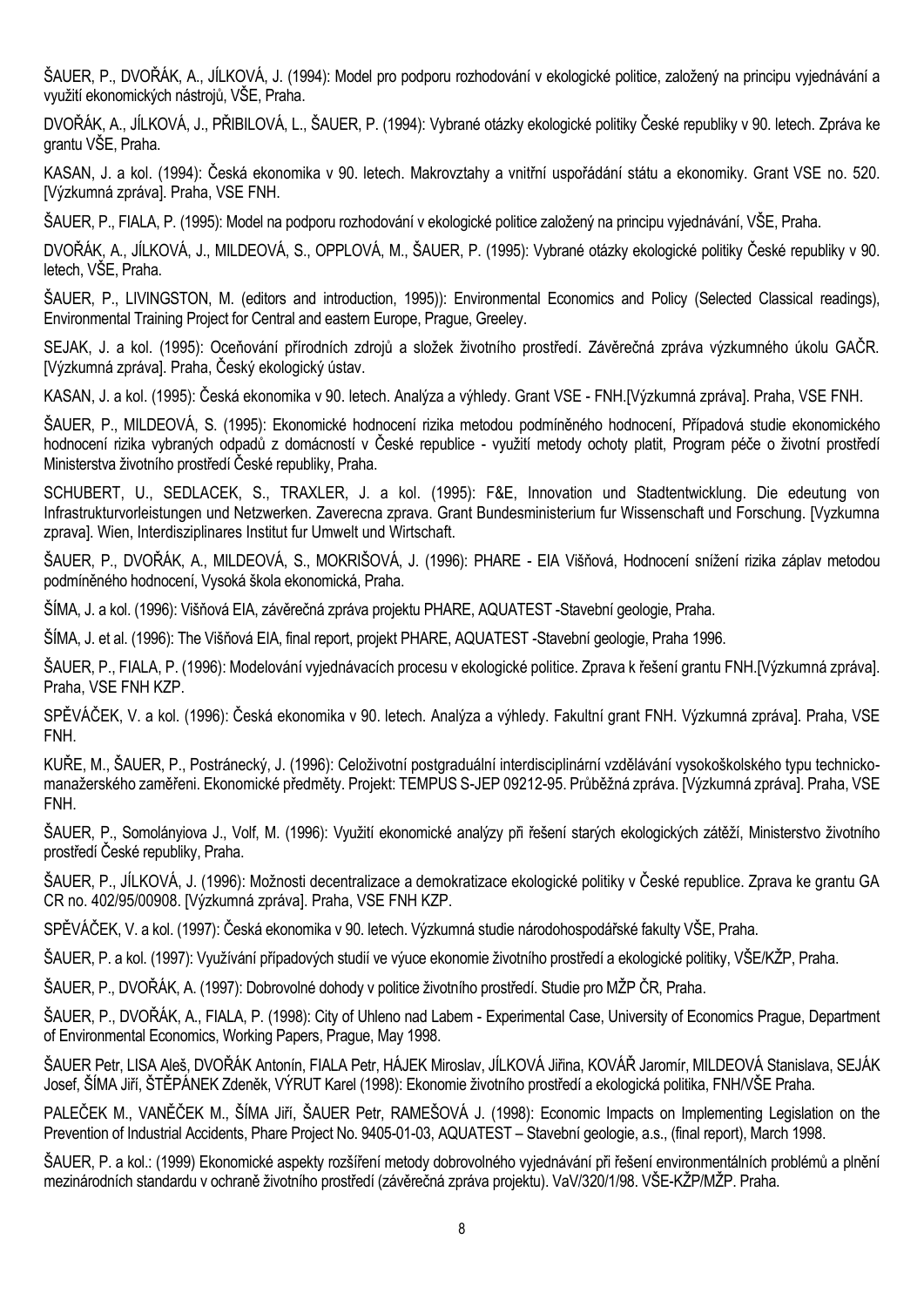DVOŘÁK Antonín, HADRABOVÁ Alena, MILDEOVÁ Stanislava, OPPLOVÁ Marta, REMTOVÁ Květa, ŠAUER Petr (1999): Kvantitativní analýza v ekologické politce, FNH/VŠE Praha.

BUDSKÝ Šimon, DVOŘÁK Antonín, HADRABOVÁ Alena, CHLEBIK Robert, LISA Aleš, ŠAUER Petr (1999): Politika a ekonomie ekologických problémů, FNH/VŠE Praha.

ŠAUER Petr, DVOŘÁK Antonín, FIALA Petr, LISA Aleš (2000): Ekonomicko-ekologický model vyjednávání: laboratorní experimenty, FNH/ VŠE Praha.

ŠAUER, P. a kol. (2000): Politika a ekonomie ekologických problémů (výzkumná zpráva). VŠE-KŽP, Praha.

ŠAUER Petr, PAŘÍZKOVÁ Libuše, ŠMATLÁK Adam (2000): Shromáždění a statistické zpracování údajů o ekonomice nakládání s komunálním odpadem v obíích, (výzkuná zpráva) FNH/VŠE Praha.

ŠAUER Petr, BUDSKÝ Šimon, ČAPEK Onřej, DVOŘÁK Antonín,,CHLEBIK Robert, LISA Aleš, SOUKUP Petr (2000): Politika a ekonomie ekologických problem II, FNH/VŠE Praha.

ŠAUER Petr, PAŘÍZKOVÁ Libuše, HADRABOVÁ Alena (2000): Ekonomická analýza nakládání s odpadey na úrovni municipalit, studie pro MŽP, VŠE Praha.

ŠAUER, P., DVOŘÁK A., LISA A., BUDSKÝ Š., ČAPEK Ondřej, CHLEBIK Robert, SOUKUP Petr, KLUSÁK Jaroslav, MELICHAR Jan (2001):: Společensko vědní východiska ekonomie a politiky životního prostředí I (výzkumná zpráva). VŠE-KŽP, Praha.

ŠAUER Petr, DVOŘÁK Antonín, FIALA Petr (2001): Alternativní model vyjednávání dobrovolných dohod v politice životního prostřtedí: ekonomické laboratorní experiment, FNH/ VŠE Praha.

ŠAUER, Petr, DVOŘÁK Antonín, HADRABOVÁ Alena, LISA Aleš, ČAPEK Ondřej, KLUSÁK Jaroslav, MELICHAR Jan, PRCHAL Jaroslav, QUASNITZOVÁ Klára (2002):: Společensko vědní východiska ekonomie a politiky životního prostředí II (výzkumná zpráva). VŠE-KŽP, Praha.

ŠAUER, P., PAŘÍZKOVÁ, L., FIALA, P., DVOŘÁK, A., GEUSS, E., HŘEBÍČEK, J., HADRABOVÁ, A. (2003): Results of modeling and various associated analyses on PAYT variables, possible factor relationships and their linkages to the effectiveness of the approach, University of Economics in Prague/ Dresden University of Technology.

ŠAUER, P., DVOŘÁK, A., ČADIL, J., JETMAR, M., OPPLOVÁ, M., PILÁTOVÁ, D., TOTH, P. (2003): Národní zpráva – Regionální udržitelný rozvoj – Česká republika, REGIONET – Thematic Network: Strategies for Regional Sustainable Development, An Integrated Approach beyond Best Practice, EU 5th Framework Programme, VŠE Praha.

ŠAUER, P., DVOŘÁK, A., ČADIL, J., JETMAR, M., OPPLOVÁ, M., PILÁTOVÁ, D., TOTH, P. (2003): National Report- Regional Sustainable Development – Czech Republic, REGIONET – Thematic Network: Strategies for Regional Sustainable Development, An Integrated Approach beyond Best Practice, EU 5th Framework Programme, VŠE Praha.

ŠAUER, P., DVOŘÁK, A., PAVLÍK, J., BRADA, J., FIALA, P., PRCHAL, J., MELICHAR, J., KLUSÁK, J. KOTÍKOVÁ, E., BANÝR, R.: BOBADILLA A. (2004): Metodologické aspekty řešení aktuálních témat politiky životního prostředí, VŠE/FNH, FIGA 2003-2004.

Kol. (2005): Regional Sustainable Development in Europe: An Overview of 17 National Reports (The results of the REGIONET Project.ENSURE, Graz, 2005.

MILDEOVÁ, Stanislava, EXNAROVÁ, Anna, GANOCZY, Eduard, HANYŠ, Pavel, KAČÍN, Radovan, KLAS, Jan, KOUDELKA, Jan, MICHALIČKA, Jan, NANSON, Emma, NĚMCOVÁ, Ingeborg, NOVOTNÝ, Jakub, PALOVSKÁ, Helena, POKORNÁ, Kristýna, ŠAUER, Petr, ŠUBRTA, Václav, TROJÁČEK, Jan, VOJTKO, Viktor (2007): *Teorie systémové dynamiky a tržní struktury.* Praha : KSA FIS VŠE, 129 s.

MILDEOVÁ, Stanislava, EXNAROVÁ, Anna, GANOCZY, Eduard, HANYŠ, Pavel, KAČÍN, Radovan, KLAS, Jan, KOUDELKA, Jan, MICHALIČKA, Jan, NANSON, Emma, NĚMCOVÁ, Ingeborg, NOVOTNÝ, Jakub, PALOVSKÁ, Helena, POKORNÁ, Kristýna, ŠAUER, Petr, ŠUBRTA, Václav, TROJÁČEK, Jan, VOJTKO, Viktor (2007): *System Dynamics Theory and Market Structures.* Praha : KSA FIS VŠE, 62 pp.

ŠAUER, Petr, DVOŘÁK, Antonín, HADRABOVÁ, Alena, LISA, Aleš, VOJÁČEK, Ondřej, KREUZ, Jaroslav, KLUSÁK, Jaroslav, HONSKUS, Petr (2008): *Návrh metodiky posuzování efektivnosti implementace politik a legislativy v oblasti životního prostředí.* Závěrečná zpráva. Praha : VŠE NF KEE, 114 pp.

ŠAUER, Petr, KREUZ, Jaroslav, DVOŘÁK, Antonín (2009): *Metodika hodnocení implementace environmentálních politik: pilotní aplikace.* Zpracováno pro MŽP. Praha : VŠE NF, 64 pp.

ŠAUER, Petr, KREUZ, Jaroslav, DVOŘÁK, Antonín (2009): *Metodika hodnocení implementace environmentálních politik.* Zpracováno pro MŽP. Praha : VŠE NF, 58 pp.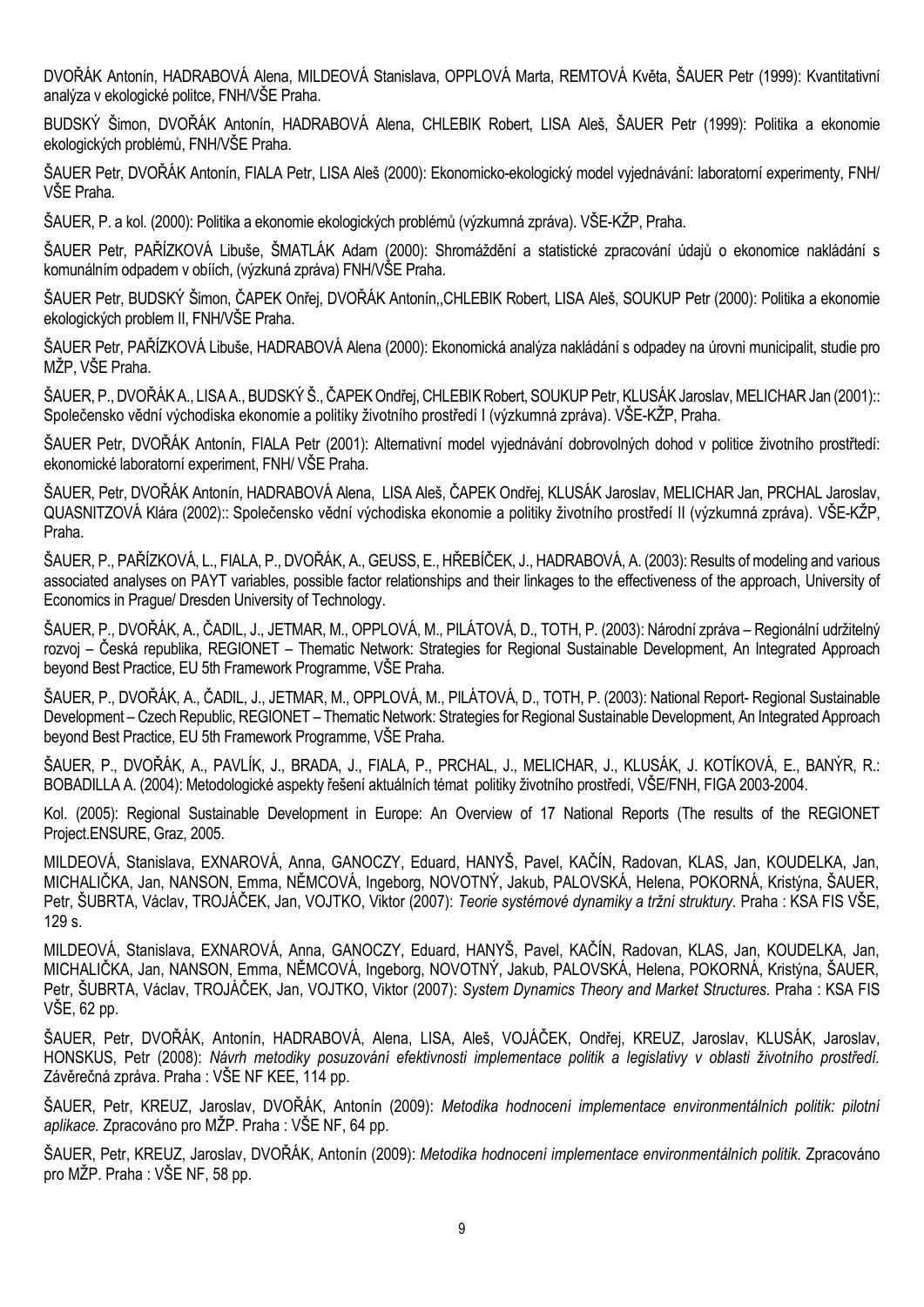ŠAUER, Petr, KREUZ, Jaroslav, DVOŘÁK, Antonín (2009): *Návrh metodiky posuzování efektivnosti implementace politik a legislativy v oblasti životního prostředí.* Závěrečná zpráva. Praha : VŠE NF, 109 pp.

ŠAUER, Petr (2009): *Resource productivity, environmental tax reform and sustainable growth in Europe.* Praha : VŠE NF, 91 pp.

### **Books and textbooks; including book chapters**

OPPLOVÁ, M., ŠAUER, P., VLČKOVÁ, E. (1983): Možnosti výpočtu škod vznikajících národnímu hospodářství znehodnoceným životním prostředím, studijní podklady k péči o životní prostředí Rady pro životní prostředí při vládě ČSR, no. 3 a 4.

ŠAUER, P. (1986): Ekonomika a plánování péče o životní prostředí (Environmental Economics and Planning), skripta VŠE, SPN : Praha.

ŠAUER, P. (1989): Ekonomika životního prostředí (Environmental Economics), skripta VŠE, SPN Praha.

Kol. (1992): Základy ekonomiky životního prostředí (Introduction to Environmental Economics), VŠE: Praha (vedoucí autorského kolektivu).

LIVINGSTON M., SAUER P. (1994): Introduction to economics and policy in the areas of environmental protection (teaching materials for a seminar; in Bulgarian), in: Curricula development in environmental economics and economics of natural resources, Veliko Trnovo, December 9-11, 1994.

ŠAUER, P., LIVINGSTON, M. (editors and introduction, 1996): Environmental Economics and Policy: Selected Classical readings, Nakladatelství litomyšlského semináře, Praha.

ŠAUER, P., LIVINGSTON, M. (1996): Ekonomie životního prostředí a ekologická politika, Vybrané klasické stati (editace a úvod), Nakladatelství litomyšlského semináře, Praha.

ŠAUER, P., DVOŘÁK, A. a kol. (1997): Úvod do ekonomiky životního prostředí (Introduction to Environmental Economics), Vysoká škola ekonomická, Praha.

ŠAUER, P., (ed., 1999): Environmentální ekonomie, politika a vnější vztahy České republiky. Sborník příspěvků semináře. Nakladatelství a vydavatelství litomyšlského semináře. Praha.

ŠAUER, P., ANDREWS, Richard N.L., CUDLÍNOVÁ, Eva[, DVOŘÁK, Antonín](http://eso.vse.cz/~sklenak/pcvse/pcvse-sfx.php?krestni=Anton%EDn&prijmeni=DVO%D8%C1K&katedra=KZP)[, FIALA, Petr](http://eso.vse.cz/~sklenak/pcvse/pcvse-sfx.php?krestni=Petr&prijmeni=FIALA&katedra=KEKO), HOLCOVÁ, Petra, KOVÁŘ, Jaromír, [LISA, Aleš](http://eso.vse.cz/~sklenak/pcvse/pcvse-sfx.php?krestni=Ale%9A&prijmeni=LISA&katedra=KPOL), LIVINGSTON, Marie, TOŠOVSKÁ, Eva (2000): Dobrovolné dohody v politice životního prostředí, Vysoká škola ekonomická, Praha, ISBN 80- 245-0116-3

ŠAUER, P., (ed., 2000): Environmentální ekonomie, politika a vnější vztahy České republiky. Sborník příspěvků semináře. Nakladatelství a vydavatelství litomyšlského semináře. Praha.

ŽÁK, M., a kol. (1999): Velká ekonomická encyklopedie (Large Economic Dictionary). Linde, Praha.

ŠAUER, P., ANDREWS, Richard N.L., CUDLÍNOVÁ, Eva[, DVOŘÁK, Antonín](http://eso.vse.cz/~sklenak/pcvse/pcvse-sfx.php?krestni=Anton%EDn&prijmeni=DVO%D8%C1K&katedra=KZP)[, FIALA, Petr](http://eso.vse.cz/~sklenak/pcvse/pcvse-sfx.php?krestni=Petr&prijmeni=FIALA&katedra=KEKO), HOLCOVÁ, Petra, KOVÁŘ, Jaromír, [LISA, Aleš](http://eso.vse.cz/~sklenak/pcvse/pcvse-sfx.php?krestni=Ale%9A&prijmeni=LISA&katedra=KPOL), LIVINGSTON, Marie, TOŠOVSKÁ, Eva (2001): Voluntary Agreements in Environmental Policy. Vysoká škola ekonomická Praha, ISBN 80- 245-0117-1

ŠAUER, P., (ed., 2001): Environmentální ekonomie, politika a vnější vztahy České republiky Sborník příspěvků semináře. Nakladatelství a vydavatelství litomyšlského semináře. Praha.

ŠAUER, P. (2001): "Minor specialization: Good opportunities for environmentally profiled graduates from an economics university." In: Environmental Careers, Environmental Employment and Environmental Training (W.L. Filho, ed.), Peter Lang, Europatscher Verlag der Wissenschaften, Frankfurt am Main.

DVOŘÁK, A., LISA, A., ŠAUER, P.: Negotiated Voluntary Environmental Agreements: cases in the Czech Republic. In: Patrick ten BRINK (contributing editor, 2002): Voluntary environmental agreements: Process, practice and future use, Greenleaf Publishing Ltd. Sheffield (UK) ISBN 1 874719 41 1. pp.206-217.

ŠAUER, P., KOVÁŘ, J., FIALA, P., HOLCOVÁ, P., LISA, A., DVOŘÁK, A.: Step-by-step Procedure of Preparing, Concluding and Evaluating voluntary agreements. In: Patrick ten BRINK (contributing editor, 2002): Voluntary environmental agreements: Process, practice and future use, Greenleaf Publishing Ltd. Sheffield (UK) 2002. ISBN 1 874719 41 1. pp. 240-254.

ŠAUER, P., (ed., 2002): Environmental Economics, Policy and International Environmental Relations: Focus on Visegrad Group Countries. Sborník příspěvků semináře. Nakladatelství a vydavatelství litomyšlského semináře. Praha.

FILHO W.L., SAUER, P., (eds.; 2003): Environmental Cooperation 2002: German-Czech Environmental Information Programme Seminars, , Nakladatelství a vydavatelství litomyšlského semináře, Praha. ISBN 80-902168-9-7

ŠAUER, P., (ed., 2003): Environmental Economics, Policy and International Environmental Relations: Focus on Visegrad Group Countries. Sborník příspěvků semináře. Nakladatelství a vydavatelství litomyšlského semináře. Praha.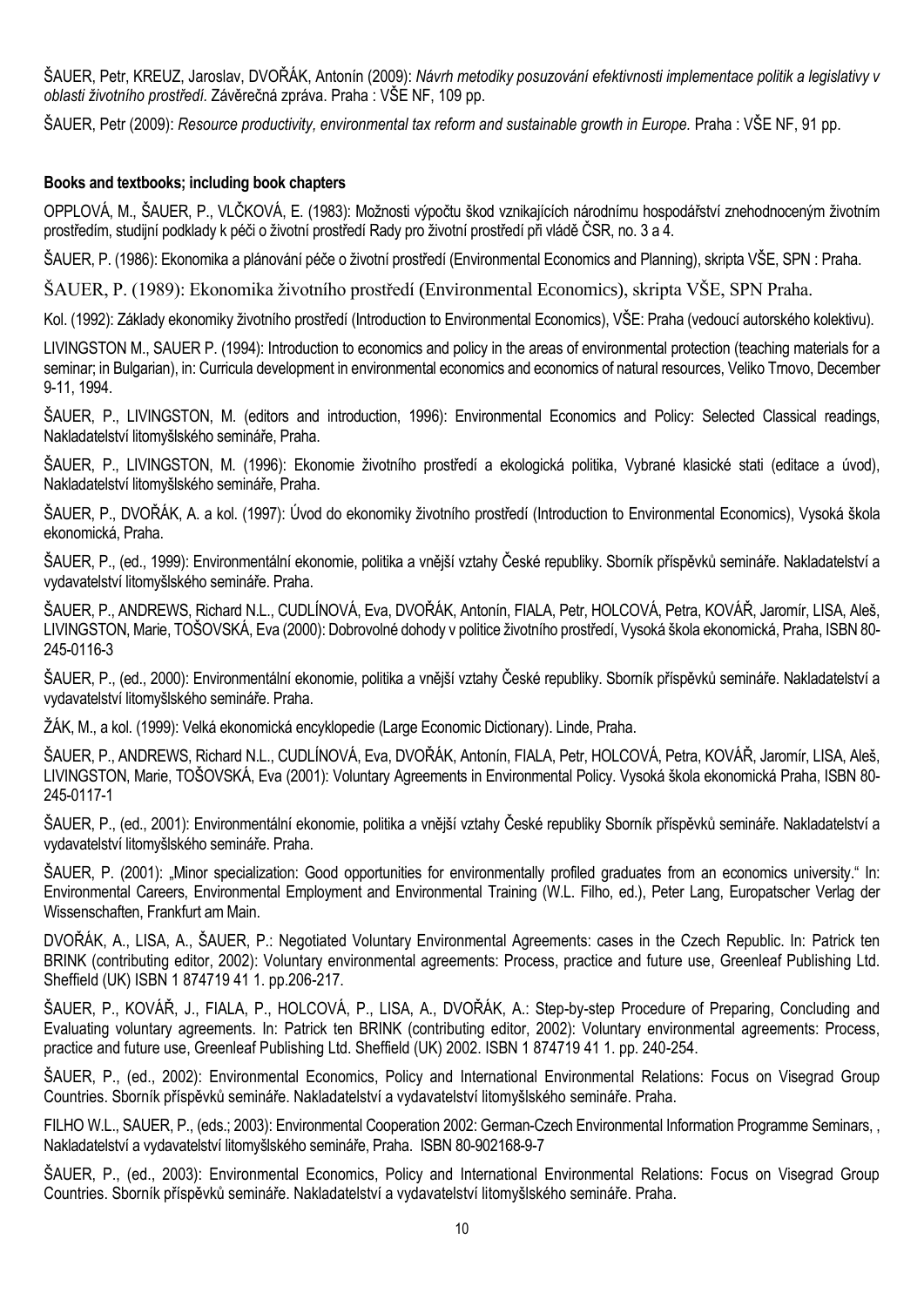ŠAUER, P.(contributing editor; 2003), *Jak (ne)platit za domovní odpad,* OECONOMICA, Praha ISBN 80-245-0638-6, 180 pp.

PAŘÍZKOVÁ, L., ŠAUER, P. Analýza faktorů ovlivňujících produkci domovního odpadu v ČR v souvislosti s fungováním principu PAYT. In: ŠAUER, P.(contributing editor; 2003), *Jak (ne)platit za domovní odpad,* OECONOMICA, Praha, ISBN 80-245-0638-6, 180 pp.

ŠAUER, Petr, Petr FIALA, Vícekriteriální analýza při zavádění systému PAYT. In: ŠAUER, P.(contributing editor; 2003), *Jak (ne)platit za domovní odpad,* OECONOMICA, Praha, ISBN 80-245-0638-6, 180 pp.

ŠAUER Petr, Libuše PAŘÍZKOVÁ, Petr FIALA, Antonín DVOŘÁK, Erik GEUSS, Jiří HŘEBÍČEK, Alena HADRABOVÁ, Šimon BUDSKÝ (2003): *To PAY(T) or not to PAY(T) for Household Waste: Results of Statistical Surveys in the Czech Republic",* OECONOMICA, Praha, ISBN 80-245-0640-8, 132 pp.

ŠAUER, Petr, Libuše PAŘÍZKOVÁ, Petr FIALA, Antonín DVOŘÁK, Erik GEUSS, Jiří HŘEBÍČEK, Alena HADRABOVÁ, Šimon BUDSKÝ (2003): *PAYT: Výsledky statistických analýz o způsobech plateb za domovní odpad v České republice,* OECONOMICA, Praha, ISBN 80-245-0639-4, 120 pp.

ŠAUER, P., (ed., 2004): Environmental Economics, Policy and International Environmental Relations. Sborník příspěvků semináře. Nakladatelství a vydavatelství litomyšlského semináře. Praha.

ŠAUER, Petr, Alan NANKERVIS, Stan MENSIK (eds.; 2004): Sustainability in Global Services: Selected Essays. Nakladatelství a vydavatelství litomyšlského semináře, Praha, ISBN 80-86709-03-5 (paper back), ISBN 80-86709-04-3 (hard cover)

ŠAUER, Petr Libuše PAŘÍZKOVÁ, Household Waste Management: Statstical Analyses of Factors in Connection with the PAYT Systém in the Czech Republic, in: Petr ŠAUER, Alan NANKERVIS, Stan MENSIK (eds., 2004): Sustainability in Global Services: Selected Essays. Nakladatelství a vydavatelství litomyšlského semináře, Praha, ISBN 80-86709-03-5 (paper back), ISBN 80-86709-04-3 (hard cover)

BILLITEWSKI, B., WERNER, P., REICHENBACH J (contributing editors, 2005): Handbook on the implementation of Pay-As-You-Throw as a tool for urban waste management, Forum fur Abfallwirtschaft und Altlaste e.V., Pirna, ISBN 3-934253-32-6.

ŠAUER, P., (ed., 2005): Environmental Economics, Policy and International Environmental Relations. Sborník příspěvků semináře. Nakladatelství a vydavatelství litomyšlského semináře. Praha.

KLUSÁK, Jaroslav, MELICHAR, Jan, PRCHAL, Jaroslav, ŠAUER, Petr (2004): *Ekonomie životního prostředí – Výukové laboratorní*  experimenty. 1. vyd. Praha : Oeconomica, 87 pp. ISBN 80-245-0822-2.

ŠAUER, Petr, DVOŘÁK, Antonín, GEUSS, Erik, KLUSÁK, Jaroslav, KOVÁŘ, Jaromír, LISA, Aleš, MEDKOVÁ, Marcela, PRCHAL, Jaroslav, URBANOVÁ, Tereza, VOJÁČEK, Ondřej (2005): Náklady na ochranu životního prostředí. Pojetí, efektivnost a optimalizace. Praha: Oeconomica, 244 pp. ISBN 80-245-0982-2. ŠAUER, Petr, URBANOVÁ, Tereza, MEDKOVÁ, Marcela, PRCHAL, Jaroslav, KLUSÁK, Jaroslav. Hlavní poznatky z případových studií Třeboňsko a Jizerské hory. In: ŠAUER, Petr (ed., 2005): Optimalizace nákladů na ochranu životního prostředí. OECONOMICA, Praha, pp. 79–88. ISBN 80-245-0984-9.

FIALA, Petr, ŠAUER, Petr (2005): Ke kvantitativním metodám a modelům vhodným pro optimalizaci nákladů na ochranu životního prostředí. In: ŠAUER, Petr et al.*Optimalizace nákladů na ochranu životního prostředí.* Praha : Oeconomica, pp. 42–47. ISBN 80-245-0984-9.

ŠAUER, Petr, DVOŘÁK, Antonín (2005): Negotiating between Authority and Polluters: An Approach to Managing Water Quality [online]. In: Kol. Water Encyclopedia. Hoboken : John Wiley and Sons, pp. 647–648. 1503 s. ISBN 978-80-4714-844-7. URL: http://onlinelibrary.wiley.com/doi/10.1002/047147844X.wl1503/abstract;jsessionid=7273C11E8359C207D119030EF52C9844.d04t03? deniedAccessCustomisedMessage=&userIsAuthenticated=false.

NĚMCOVÁ, Ingeborg, ŠAUER, Petr, MILDEOVÁ, Stanislava. Aspekty politik v systémově dynamickém modelu trhu. Praha 05.12.2005. In: ROSICKÝ, Antonín, MILDEOVÁ, Stanislava, ŠUBRTA, Václav (ed., 2005). *Systémové přístupy.* Praha : Oeconomica, 2005, pp. 145– 148. ISBN 80-245-1012-X.

ŠAUER, Petr, DVOŘÁK, Antonín, GEUSS, Erik, KLUSÁK, Jaroslav, KOVÁŘ, Jaromír, LISA, Aleš, MEDKOVÁ, Marcela, PRCHAL, Jaroslav, URBANOVÁ, Tereza, VOJÁČEK, Ondřej (2005): *Environmental Protection Costs: Concepts, Effectivess and Optimization.* Praha : Oeconomica, 276 pp. ISBN 80-245-0983-0.

ŠAUER, Petr et al.(ed., 2005): *Optimalizace nákladů na ochranu životního prostředí.* Praha : Oeconomica, 100 pp. ISBN 80-245-0984-9. Sborník příspěvků seminářů projektu VaV, MŽP ČR.

ŠAUER, Petr (ed., 2006): Environmental Economics, Policy and International Relations. Sborník příspěvků mezinárodního semináře. Nakladatelství a vydavatelství litomyšlského semináře. Praha. ISBN 80-86709-08-6.

ŠAUER, Petr (ed., 2006): Příspěvky k metodologii ex-post analýz v politice životního prostředí, Nakladatelství Oeconomica, Praha, ISBN 80- 245-0983-0.

ŠAUER, Petr, DVOŘÁK, Antonín. Životní prostředí – pojetí pro ex-post analýzy politiky životního prostředí. In: ŠAUER, Petr, aj. *Příspěvky k metodologii ex-post analýz v politice životního prostředí.* Praha : Oeconomica, 2006, s. 1–17. ISBN 80-245-1146-0.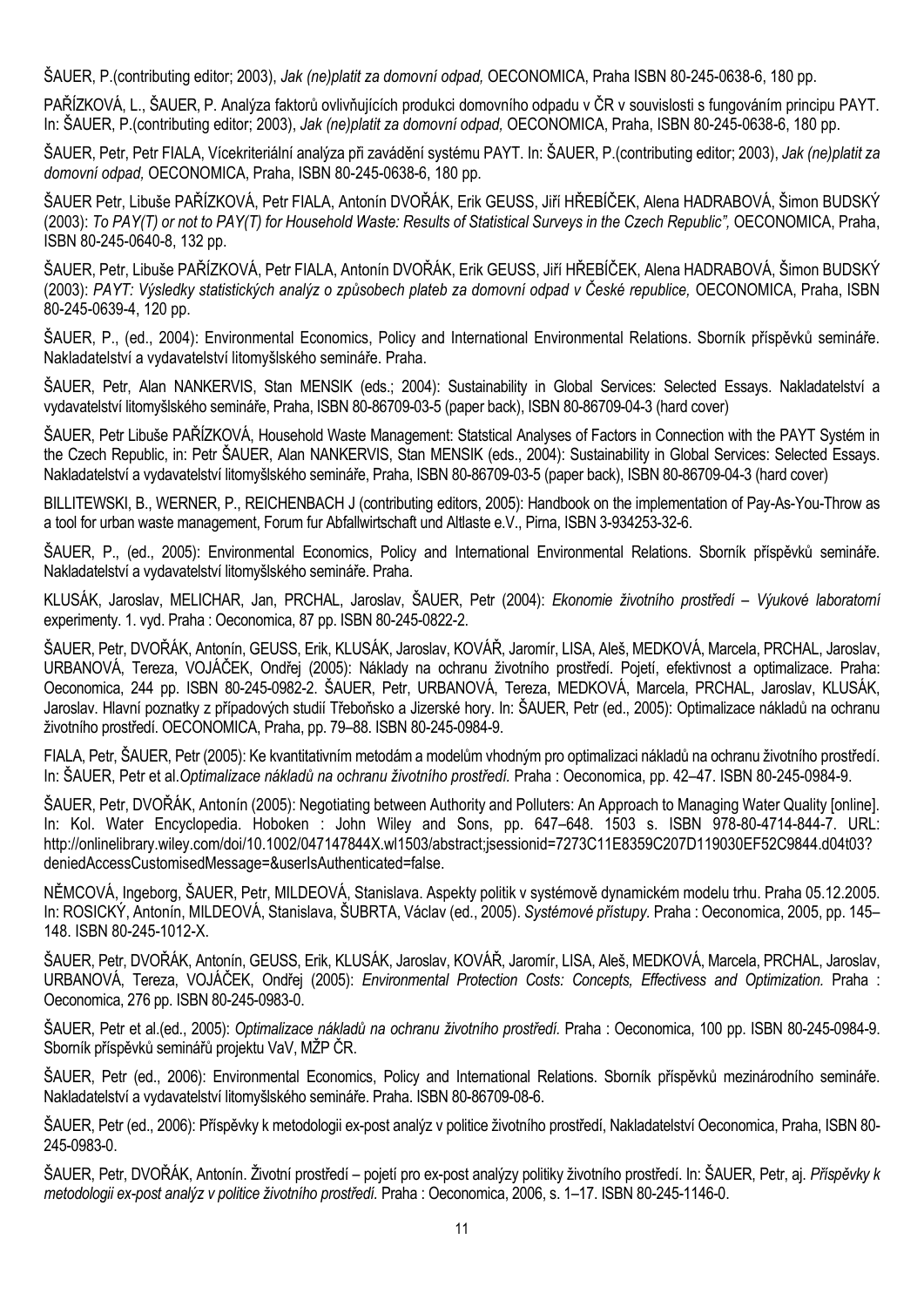ŠAUER, Petr (ed., 2007): Environmental Economics, Policy and International Relations. Prague 22.10.2007 – 23.10.2007. Praha : Nakladatelství a vydavatelství litomyšlského semináře, 215 pp. ISBN 978-80-86709-11-6.

ŠAUER, Petr (ed., 2007): Příspěvky k metodologii ex-post analýz v politice životního prostředí II. Příbram : SEPTIMtisk, 163 pp. ISBN 978- 80-904032-0-8.

ŠAUER, Petr, DVOŘÁK, Antonín. Nástroje a instituce řešení problémů životního prostředí. In: ŠAUER, Petr (ed., 2007): Příspěvky k metodologii ex-post analýz v politice životního prostředí. Příbram : SEPTIMtisk, pp. 41–60. ISBN 978-80-904032-0-8.

ŠAUER, Petr, LISA, Aleš (ed., 2007): Environmentální ekonomie a politika: Výukové případové studie. Praha : UK, 447 pp. ISBN 978-80- 87076-08-8.

ŠAUER, Petr. Případové studie ve výuce. In: ŠAUER, Petr, LISA, Aleš et al. (2007): Environmentální ekonomie a politika: Výukové případové studie. Praha : UK, pp. 7–15. ISBN 978-80-87076-08-8.

ŠAUER, Petr. Uhelno nad Labem. In: ŠAUER, Petr, LISA, Aleš et al.(2007): Environmentální ekonomie a politika: Výukové případové studie. Praha : UK, pp. 161–176. ISBN 978-80-87076-08-8.

ŠAUER, Petr. Záplavy v Deštné. In: ŠAUER, Petr, LISA, Aleš et al. (2007): Environmentální ekonomie a politika: Výukové případové studie. Praha : UK, pp. 104–-117. ISBN 978-80-87076-08-8.

ŠAUER, Petr (2007): Introduction to Environmental Economics and Policy. Prague: Nakladatelství a vydavatelství litomyšlského semináře, 221 pp. ISBN 978-80-86709-10-9.

ŠAUER, Petr (2007): Kapitoly z environmentální ekonomie a politiky. Praha : UK COŽP, 163 pp. ISBN 978-80-87076-06-4.

PAŘÍZKOVÁ, Libuše, ŠAUER, Petr, KOTT, Jiří. Aplikace shlukové a regresní analýzy na změny chování obcí ČR při řešení problematiky nakládání s domovním odpadem. In: ŠAUER, Petr. (ed., 2007): Příspěvky k metodologii ex-post analýz v politice životního prostředí. Příbram: SEPTIMtisk, pp. 106–122. ISBN 978-80-904032-0-8.

ŠAUER, Petr (2008): Základy ekonomiky životního prostředí I, Nakladatelství a vydavatelství litomyšlského semináře, Praha.

ŠAUER, Petr, DVOŘÁK, Antonín (eds., 2008): *Příspěvky k metodologii ex-post analýz v politice životního prostředí III.* 1. vyd. Příbram : SEPTIMtisk, 150 pp. ISBN 978-80-904032-1-5.

ŠAUER, Petr, (ed., 2008): *Environmental Economics and Policy – Young Researchers Perspective.* Praha : Nakladatelství a vydavatelství litomyšlského semináře, 294 pp. ISBN 978-80-86709-14-7.

ŠAUER, Petr, LARA, René, HÁK, Tomáš, Kvalita životního prostředí a instituce: Příspěvek k analýze rozdílů mezi zeměmi. In: ŠAUER, Petr, DVOŘÁK, Antonín (eds., 2008): *Příspěvky k metodologii ex-post analýz v politice životního prostředí III.* Příbram : SEPTIMtisk, pp. 133–150. 150 pp. ISBN 978-80-904032-1-5.

ŠAUER, Petr, DVOŘÁK, Antonín, KREUZ, Jaroslav, ČIHÁKOVÁ-AGUILAR, Silvia Elizabeth, VOJÁČEK, Ondřej, SLAVÍKOVÁ, Lenka, VEJCHODSKÁ, Eliška, ZIMMERMANNOVÁ, Jarmila. Analýza studované literatury z hlediska použitých metod zkoumání. In: ŠAUER, Petr, DVOŘÁK, Antonín (eds., 2008): *Příspěvky k metodologii ex-post analýz v politice životního prostředí III.* Příbram : SEPTIMtisk, pp. 81–118. 150 pp. ISBN 978-80-904032-1-5.

FIALA, Petr, ŠAUER, Petr. Analýza dotazníků o zpracování domovního odpadu metodou DEA. In: ŠAUER, Petr, DVOŘÁK, Antonín (eds., 2008¨): *Příspěvky k metodologii ex-post analýz v politice životního prostředí III.* Příbram : SEPTIMtisk, pp. 119–132. 150 pp. ISBN 978-80-904032-1-5.

ŠAUER, Petr, DVOŘÁK, Antonín, KREUZ, Jaroslav, MORAVEC, Jiří, SLAVÍKOVÁ, Lenka, SLAVÍK, Jan, ŠÍMOVÁ, Tereza, VOJÁČEK, Ondřej (2008): *Základy ekonomiky životního prostředí II.* 1. vyd. Praha : Oeconomica, 70 pp. ISBN 978-80-245-1461-1.

ŠAUER, Petr: Ispolzovanije obučajuščich primerov (The Use of Training Examples), in: Melnyk Leonid (ed., 2009): Ustojčivoje razvitije: teorija, metodologija, praktika (Sustainable development: theory, methodology, practice), Universitetskaja kniga/University Book, Sumy, ISBN 978-966-680-461-0, pp. 613-627, 1216 pp.

ŠAUER, Petr, ŠAUEROVÁ, Jana (eds., 2009). *Environmental Economics and Management.* 1. vyd. Praha : Nakladatelství a vydavatelství litomyšlského semináře, 251 pp. ISBN 978-80-86709-15-4.

ŠAUER, Petr, KREUZ, Jaroslav, DVOŘÁK, Antonín, LISA, Aleš, PRÁŠEK, Jan (2009): *Hodnocení efektivnosti implementace environmentálních politik.* 1. vyd. Praha : CENIA, 159 pp. ISBN 978-80-85087-80-2.

ŠAUER, Petr, VOJÁČEK, Ondřej. Environmental Tax Reform in the Czech Republic. Sumy 29.04.2009 – 02.05.2009. In: *Economics for Ecology.* Sumy : Sumdu, 2009, pp. 124–130. ISBN 978-966-657-245-8.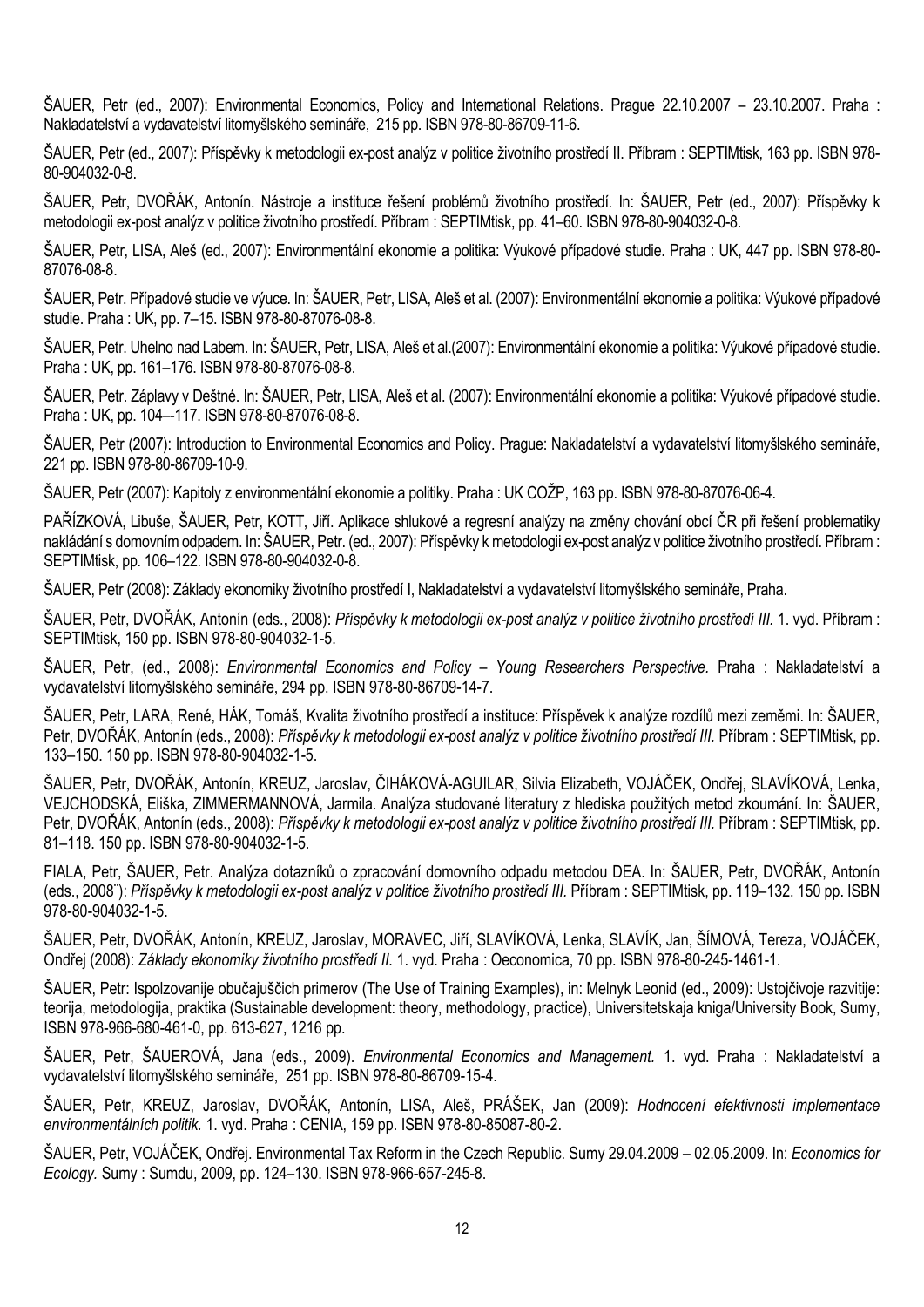ŠAUER, Petr. Ispolzovanije obučajuščich primerov. In: MELNYK, Leonid¨(ed., 2009): *Ustojčivoje razvitije: teorija, metodologija, praktika.* Sumy : Universitetskaja kniga, pp. 613–627. 1204 pp. ISBN 978-966-680-461-0.

ŠAUER, Petr, KREUZ, Jaroslav, DVOŘÁK, Antonín. Methodology Concept of Ex-post Environmental Policy Assessment [CD-ROM]. In: ŽÁK, Milan (ed., 2009): *Sustainability Accounting and Reporting at Macreconomic and Microeconomic Level.* Praha : Linde, pp. 11–14. 285 pp. ISBN 978-80-86131-83-2.

ŠAUER, Petr, KREUZ, Jaroslav, DVOŘÁK, Antonín. Koncept metodiky ex-post hodnocení poltiky životního prostředí. In: ŽÁK, Milan (ed., 2009): *Účetnictví a reporting udržitelného rozvoje na mikroekonomické a makroekonomické úrovni.* Praha : Linde, pp. 11–14. 285 pp. ISBN 978-80-86131-82-5.

ŠAUER, Petr, KREUZ, Jaroslav, DVOŘÁK, Antonín. Methodology of Assesing the Effectiveness of Environmental Policy Implementation. Gödölló 23.06.2009 – 26.06.2009. In: VILLÁNYI, László (ed., 2009). *UN Millenium Development Goals: Challenges and Perspectives.* Gödölló : Szent István University, pp. 48. ISBN 978-963-269-102-2.

HLAVÁČEK, Jiří, ŠAUER, Petr, ŠAUEROVÁ, Jana (eds., 2010): *Towards a Green Economy: Young Researchers Perspectives.* Praha : Litomysl Seminar Publishing, 7–14. 256 pp. ISBN 978-80-86709-16-1.

HLAVÁČEK, Jiří, ŠAUEROVÁ, Jana, [ŠAUER](http://eso.vse.cz/~sklenak/pcvse/pcvse-sfx.php?krestni=Petr&prijmeni=%8AAUER&katedra=KZP), Petr. Green Economy: A Challenge for Policy and Economists. In: HLAVÁČEK, Jiří, ŠAUER, Petr, ŠAUEROVÁ, Jana (eds., 2010): *Towards a Green Economy: Young Researchers Perspectives.* Praha : Litomysl Seminar Publishing, pp. 7–14. 256 pp. ISBN 978-80-86709-16-1.

KAPROVÁ, Kateřina, KOLSKÁ, Kateřina, KRPATOVÁ, Kateřina, KAČMÁROVÁ, Pavla, PRÁŠEK, Jan, [ŠAUER](http://eso.vse.cz/~sklenak/pcvse/pcvse-sfx.php?krestni=Petr&prijmeni=%8AAUER&katedra=KZP), Petr (2009): *Environmentální poplatky a daně v České republice a ostatních zemích EU.* 1. vyd. Praha : CENIA, 280 pp. ISBN 978-80-85087-81-5.

KAPROVÁ, Kateřina, KAČMÁROVÁ, Pavla, KOLSKÁ, Kateřina, PETKOVOVÁ Ludmila, [ŠAUER](http://eso.vse.cz/~sklenak/pcvse/pcvse-sfx.php?krestni=Petr&prijmeni=%8AAUER&katedra=KZP), Petr (2010): *Veřejné podpory v ochraně životního prostředí v České republice a ostatních zemích EU.* 1. vyd. Praha : CENIA, ISBN 978-80-85087-94-9.

ŠAUER, P., VOJÁČEK, O., KLUSÁK, J. a ZIMMERMANNOVÁ, J.: Introducing Environmental Tax Reform: The Case of the Czech Republic. In: Environmental Tax Reform (ETR): A Policy for Green Growth (Ekins, P. a Speck, S.; eds., 2011): [Creating Sustainable](http://ukcatalogue.oup.com/category/academic/series/economics/csge.do)  [Growth In Europe.](http://ukcatalogue.oup.com/category/academic/series/economics/csge.do) Oxford : Oxford University Press, ISBN 978-0-19-958450-5.

KAČMÁROVÁ, Pavla, KAPROVÁ, Kateřina, KOLSKÁ, Kateřina, [HADRABOVÁ](http://eso.vse.cz/~sklenak/pcvse/pcvse-sfx.php?krestni=Alena&prijmeni=HADRABOV%C1&katedra=KPOL), Alena, [KREUZ, Jaroslav,](http://eso.vse.cz/~sklenak/pcvse/pcvse-sfx.php?krestni=Jaroslav&prijmeni=KREUZ&katedra=KZP) [ŠAUER](http://eso.vse.cz/~sklenak/pcvse/pcvse-sfx.php?krestni=Petr&prijmeni=%8AAUER&katedra=KPOL), Petr. Aplikace metodiky hodnocení efektivnosti implementace environmentálních politik na vybrané ekonomické nástroje ochrany životního prostředí. In: KOL., HÁJEK Miroslav (ed., 2011): *Makroekonomické aspekty environmentálního účetnictví a reportingu.* Pardubice : Univerzita Pardubice, pp. 7–14. 277 pp. ISBN 978-80-7395-424-6. Kapitola 1 Metody hodnocení udržitelnosti. ISBN 978-80-7395-425-3.

ŠAUE[R, Petr,](http://eso.vse.cz/~sklenak/pcvse/pcvse-sfx.php?krestni=Petr&prijmeni=%8AAUER&katedra=KPOL) [PETKOVOVÁ, Ludmila.](http://eso.vse.cz/~sklenak/pcvse/pcvse-sfx.php?krestni=Ludmila&prijmeni=PETKOVOV%C1&katedra=KEST) Hodnocení návrhů na programy finančních podpor. In: HÁJEK, Miroslav, aj. (2011): *Makroekonomické aspekty environmentálního účetnictví a reportingu.* Pardubice : Univerzita Pardubice, pp. 63–70. 277 pp. ISBN 978- 80-7395-424-6. Kapitola 1 Metody hodnocení udržitelnosti. ISBN 978-80-7395-425-3.

[ŠAUER](http://eso.vse.cz/~sklenak/pcvse/pcvse-sfx.php?krestni=Petr&prijmeni=%8AAUER&katedra=KPOL), Petr (2012): *Introduction to Environmental Economics and Policy With Economic Lab Experiments and Class Exercises.* paperback edition, Prague : Litomysl Seminar Publishing, ISBN 978-80-86709-19-2.

[ŠAUER](http://eso.vse.cz/~sklenak/pcvse/pcvse-sfx.php?krestni=Petr&prijmeni=%8AAUER&katedra=KPOL), Petr, [VEJCHODSKÁ, Eliška](http://eso.vse.cz/~sklenak/pcvse/pcvse-sfx.php?krestni=Eli%9Aka&prijmeni=VEJCHODSK%C1&katedra=KZP), ŠAUEROVÁ, Jana (eds., 2012). *Environmental Economy, Policy and International Environmental Relations. Conference Proceedings [online].* Prague 18.10.2012 – 19.10.2012. Prague : Litomysl Seminar Publishing, 153 pp. ISBN 978- 80-86709-20-8. URL[: http://isb.vse.cz/wp-content/uploads/2013/02/Kulstul\\_2012\\_FINAL.pdf.](http://isb.vse.cz/wp-content/uploads/2013/02/Kulstul_2012_FINAL.pdf)

Petr ŠAUER, ŠVIHLOVÁ, Dana, [DVOŘÁK, Antonín](http://eso.vse.cz/~sklenak/pcvse/pcvse-sfx.php?krestni=Anton%EDn&prijmeni=DVO%D8%C1K&katedra=KPOL), [LISA, Aleš,](http://eso.vse.cz/~sklenak/pcvse/pcvse-sfx.php?krestni=Ale%9A&prijmeni=LISA&katedra=KPOL) BITTA, Jan, BULLA, Miklós, DOBROWOLSKI, Jan, [DUBSKÝ, Zbyněk](http://eso.vse.cz/~sklenak/pcvse/pcvse-sfx.php?krestni=Zbyn%ECk&prijmeni=DUBSK%DD&katedra=SMSJM), GETZNER, Michael, HOLÁ, Marie, HUDEKOVÁ, Zuzana, HUŽVÁR, Miroslav, JANČÍK, Petr, KESIK, Jacek, KESIK, Marta, KOBYLARCZYK, Justyna, KOZOVÁ, Mária, KRÁĽ, Pavol, MAŇKOVSKÁ, Blanka, [NĚMCOVÁ](http://eso.vse.cz/~sklenak/pcvse/pcvse-sfx.php?krestni=Ingeborg&prijmeni=N%CCMCOV%C1&katedra=KSE), Ingeborg, PAVLÍKOVÁ, Irena, PONOCNÁ, Tereza, POVAŽAN, Radoslav, PRÁŠEK, Jan, ŠVECOVÁ, Vlasta, ŠRÁM, Radim, SUCHARA, Ivan, SUCHAROVÁ, Julie, SYROVÁTKA, Miroslav, ŠVAJDA, Juraj, VOČADLOVÁ, Klára, ZELEŇÁKOVÁ, Martina, ZSENI, Anikó, TVIJÁKOVÁ, Lenka, ZYLA, Kamil (2013): *Visegrad Countries: Environmental Problems and Policies*, CENIA : Prague, ISBN 978-80-85087-16-1.

#### **Articles in journals and conference proceedings**

**(– articles in impact factor journals bolded)**

*(- articles in reviewed journals Italic+bolded)*

*ŠAUER, P. (1982): K otázce vyčíslování investic do životního prostředí a jejich efektivnost, Investiční výstavba, no. 12.*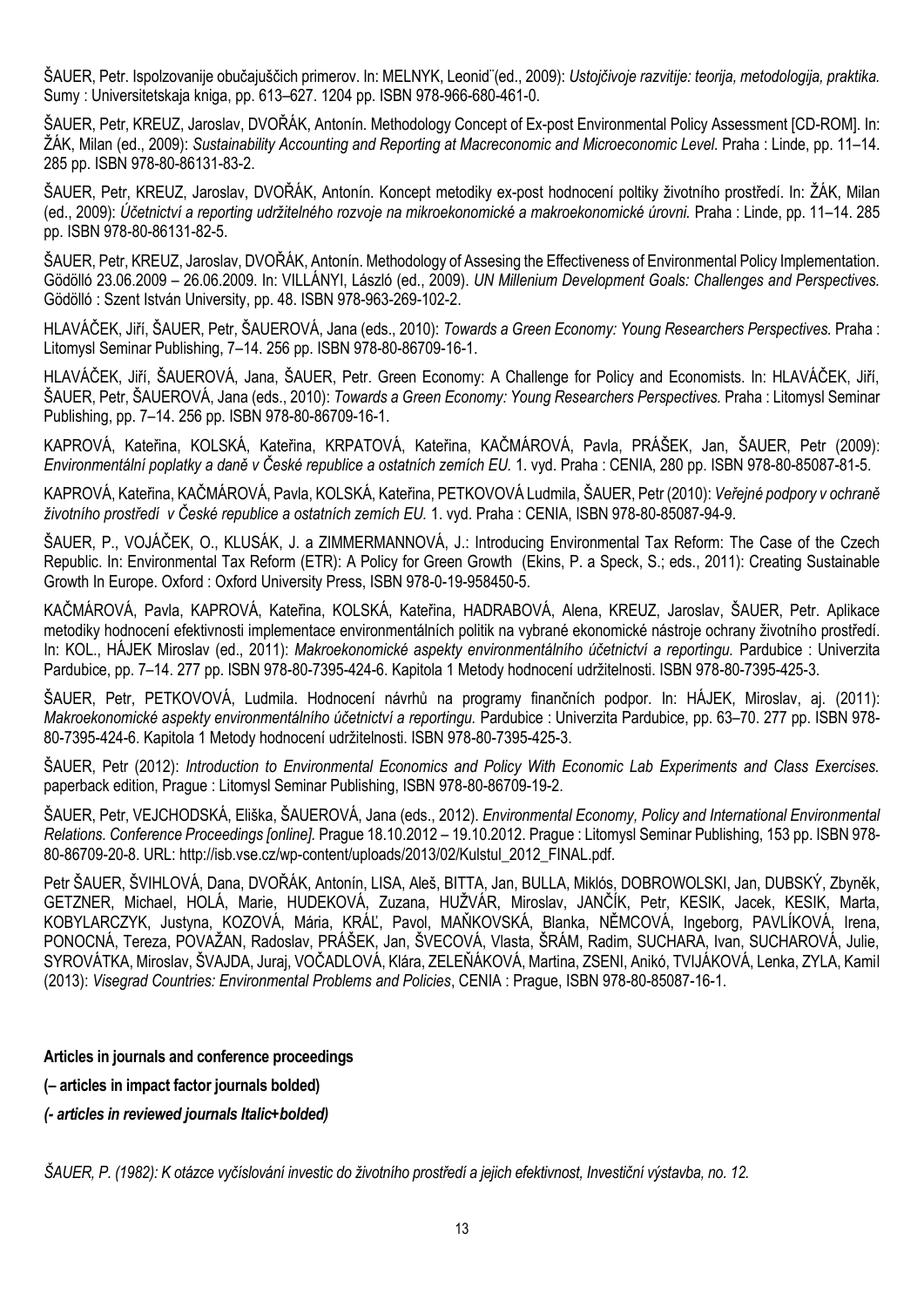ŠAUER, P. (1982): Metod vyčislenija kapitalovloženij v okružajuščuju sredu i effektivnosť, konference mladých vědeckých pracovníků, BLR, Svištov, listopad 1982.

### **ŠAUER, P. (1986): Cesty a prostředky péče o životní prostředí a jejich efektivnost, Politická ekonomie, no.11.**

*ŠAUER, P. (1987): Makroekonomické aspekty péče o životní prostředí, Plánované hospodářství, no. 9.*

ŠAUER, P. (1987): K problematice vyčíslování investic do životního prostředí a jejich efektivnosti, konference ČSVTS, Mariánské Lázně, duben 1987.

### *ŠAUER, P. (1988): Ke způsobu sledování a hodnocení kvality životního prostředí ve městech, Statistika, no.7.*

ŠAUER, P. (1988): Vymezení hlavních ekonomických kategorií a souvislostí poblematiky životního (přírodního) prostředí na makroekonomicé úrovni, konference "Výsledky a perspektivy VŠ výzkumu v oblasti péče o životní prostředí", Kostelec nad Černými lesy, červen 1988.

ŠAUER, P. (1988): Kvalita životního prostředí, životní úroveň, životní způsob, konference "Výsledky a perspektivy VŠ výzkumu v oblasti péče o životní prostředí, Kostelec nad Č. lesy, červen 1988.

*ŠAUER, P. (1988): Ekonomická stránka využívání dřeva poškozeného imisemi, Acta Oeconomica Pragensia, Vol. 2, No. 3.*

ŠAUER, P. (1988): Analytické a syntetické hodnocení kvality životního prostředí ve městech, II. ročník odborného semináře mladých ekonomů, urbanistů a geografů, Piešťany, říjen 1988.

*ŠAUER, P. (1989): Makro- a mikroekonomický pohled na optimum kvality přírodního prostředí, Acta Oeconomica Pragensia, no.2.*

### **ŠAUER, P. (1989): K místu problematiky přírodního prostředí v životní úrovni a životním způsobu, Politická ekonomie, no.11.**

ŠAUER, P. (1989): K možnostem vyčíslování ekonomické stránky škod ze znehodnocování životního prostředí, III. ročník odborného semináře mladých ekonomů, urbanistů a geografů, Modra-Piesok u Bratislavy, červen 1989.

ŠAUER, P. (1989): Využití výpočetní techniky v kursu Ekonomika životního prostředí" (abstract), XIV. krajský seminář Experimentální metody na počítačích, Sociálně ekonomické a ekologické modely, ČSVTS, Dům techniky Brno 1989.

*ŠAUER, P.(1990): Prognózování a vybrané prognózy problematiky životního prostředí v ČSSR, Plánované hospodářství, no.1.*

*ŠAUER, P. (1990): Ekonomická stránka škod ze znehodnocování přírodního prostředí a jejich vybrané kvantifikace, Výstavba a architektura, no. 3.*

*ŠAUER, P. (1990): K vyčíslování ekonomických škod ze znehodnocování životního prostředí při posuzování investic, Investiční výstavba, no. 9.*

ŠAUER, P. (1990): Odhady odvrácených ekonomických škod při realizaci vybraných ekologických akcí v Praze, NVP, DT ČSVTS, Praha 1990 (sborník konference "Životní prostředí hlavního města Prahy).

ŠAUER, P. JÍLKOVÁ, J. (1990): Soziale und ökonomische Zusammenhänge des Umweltschutzes in der ČSFR beim Übergang vom Plan zum Markt, Interdisziplinares Symposion "Demokratisierung und Sicherheit in Europa", Vídeň 1990 (referát a sborník).

ŠAUER, P. (1991): Vyjednávání centra a mikroekonomických subjektů jako princip koncipování system řízení péče o životní prostředí, in: K ekonomickým otázkám tvorby a ochrany životního prostředí II, Dům techniky Praha.

*ŠAUER, P. (1991): K řízení péče o životní prostředí s využitím fondu životního prostředí, Acta Oeconomica Pragensia, no.2, pp. 17-23*

*ŠAUER, P. (1991): Hodnotové orientace studentů ekonomie ve vztahu k životnímu prostředí, Acta Oeconomica Pragensia, no.2, pp.112-116*

ŠAUER, P. (1991): Řízení péče o životní prostředí jako problém vyjednávání centra a mikroekonomických subjektů, Dům techniky Praha 1991 (Sborník II. konference k ekonomickým otázkám ochrany životního prostředí, Kroměříž, březen 1991).

ŠAUER, P (1992).: Ecological Investment Privatization Fund, konference "Životní prostředí v podmínkách transformace plánované ekonomiky na tržní", Rotterdam, červen 1992.

ŠAUER, P. (1992): Ecological Education at the University of Economics Prague, konference na Duke University v Severní Karolíně, září 1992.

ŠAUER, P. (1992): Specialization "Environmental Economics" at the University of Economics Prague, seminář "Cleaner Production", Lodž, listopad 1992.

*ŠAUER, P.(1993): Ekonomické souvislosti řešení negativních důsledků pobytu bývalých sovětských vojsk, Acta Oeconomica Pragensia, no. 3.*

ŠAUER, P. (1993): Training on Protection of the Environment at the University of Economics Prague, International Conference "Training of Experts for European Cooperation on Protection of the Environment and Promotion of Sustainable Development", Krakow, prosinec 1993.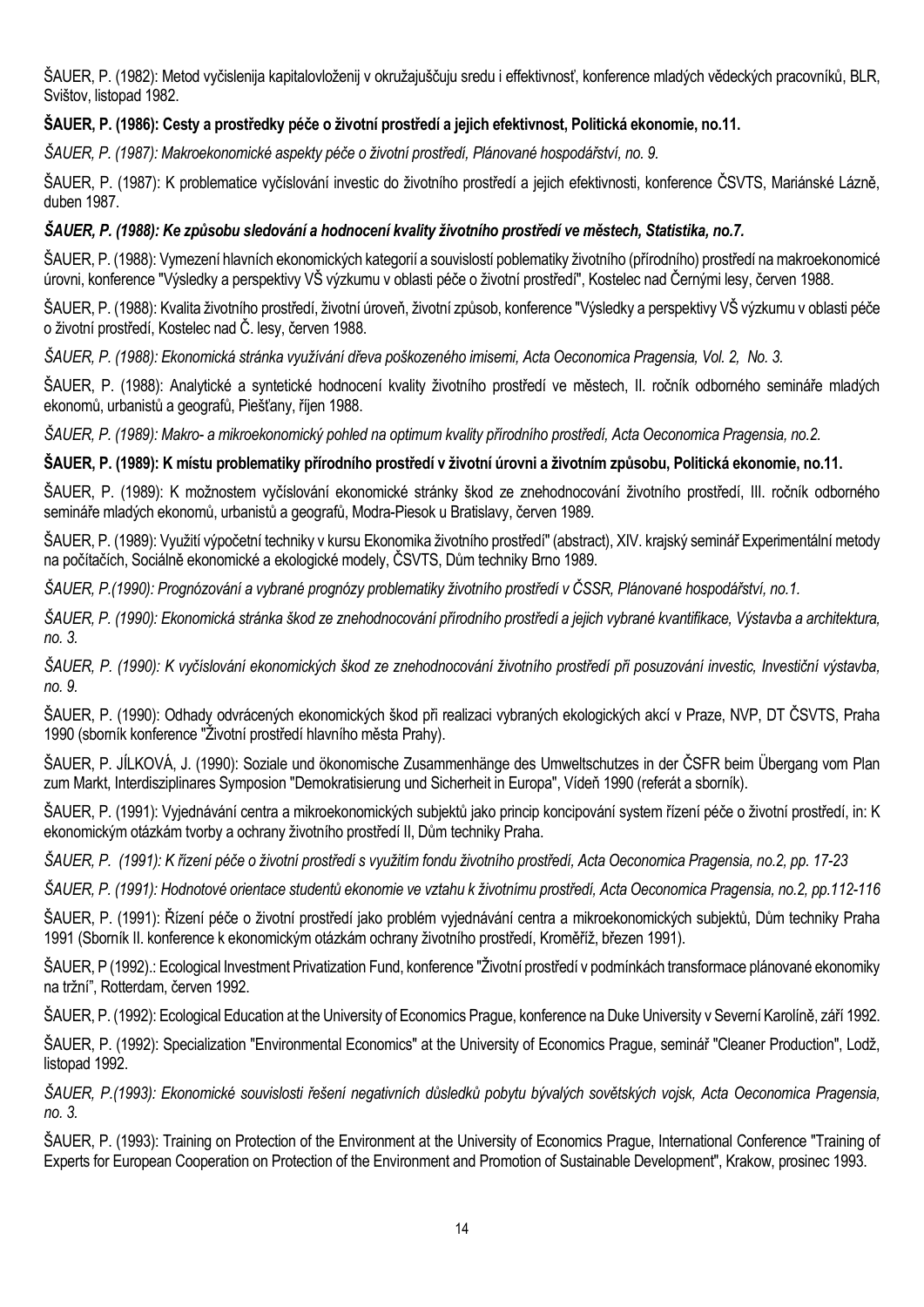ANDREWS, R., PAROHA, L., ŠAUER, P, (1994): Decentralized Environmental Management in the Formerly communist states: a Case Study of Decin, Czech Republic. In: 17 World Congress of the Czechoslovak Society of Arts and Sciencies - Czek and Slovak Contribution to the World Culture. Praha, SVU 1994. Abstrakt.

*ANDREWS, R., PAROHA, L., ŠAUER, P,(1994): Decentralized Environmental Management in the Formerly Communist States: a Case Study of Decin, Czech Republic. Environmental Impact Assessment Review, vol. 14, pp. 111-138.*

KASAN, J. a kol.(1994): K některým otázkám transformace ekonomiky ČR na tržní ekonomiku. Acta Oeconomica Pragensia, Vol. 2, no. 1.

ŠAUER, P., Pur, Ivan (1994): Ekologické privatizační investiční fondy a jejich možnosti v ochraně a zlepšování životního prostředí, Planeta, vol. 2, No. 4.

MENSIK, Stan., MENSIK, Immanuel., ANDREWS Richard, ŠAUER, Petr. (1994): Comparative Study of Environmenatal and Other Student Values, Third International Organisational Behaviour Teaching Conference, Dec. 14-17, Dunedin (New Zealand) 1994.

ŠAUER, P. (1994): Some Remarks to Macroeconomics Conseguences of Cleaner Production, The First Regional Middle-Europe Round Table Conference on Cleaner Production, Prague, June 7-8, 1994.

LIVINGSTON, M., ŠAUER, P. (1994): Materiali po osnovam na ikonomikata i politikata v oblastta na okolnata sreda. In: Projekt za obucenie po upravlenije na okolnata sreda. Veliko Trnovo, Harvardski institut za mezdunarodno razvitije 1994.

ŠAUER, P. (1995): Občan a ekologické investování. Interné informacie. - Časopis městské organizacie slovenskeho zvazu ochrancov prirody a krajiny, no. 5.

ŠAUER, P., DVOŘÁK, A. (1995): Plynofikace domácností - ekologické i hospodárné řešení. Planeta, III, no. 4.

MILDEOVÁ Stanislava, ŠAUER Petr (1995): Postup řešení věcných problem *Acta Oeconomica Pragensia,* Vol. 5, No. 3, pp. 198-208.

DVOŘÁK Antonín, ŠAUER Petr (1995): Surovinová politika, *Acta Oeconomica Pragensia,* Vol. 5, No. 3, pp. 226-233.

ŠAUER, P. (1995): Subsidising Household Conversion to Cleaner Fuel in Czech Republic (a case study of Decin), in: Workshop proceedings "Economic Instruments for Sustainable Development", Pruhonice, January 1995.

ŠAUER, P.: Dotování přechodu domácností na čistší paliva v Česke republice (případová studie Děčín). In Moldan, Bedrich (ed., 1995): Ekonomické nástroje pro trvale udržitelný rozvoj. Praha, MŽP České republiky.

LIVINGSTON M., ŠAUER, P. (1995): Stručný průvodce významnými etapami historie ekonomie životního prostředí, Acta Oeconomica Pragensia, no.4.

LIVINGSTON, M., ŠAUER, P. (1995): Zaklady environmentalnej ekonomiky a politiky. In: Nove pristupy k tvorbe osnov environmentalnej vychovy na vysokych skolach. Kosice, Technicka univerzita Univerzita veterinarskeho lekarstva 1995.

*ŠAUER, P., DVOŘÁK, A., REMTOVÁ, K., CARMIN, J., ANDREWS, R., PAROHA, L. (1995): Přechod domácností na čistší způsob vytápění - případová studie Děčín, Acta Oeconomica Pragensia, Vol. 3, No.4, pp.79-98.*

*ŠAUER, P., Menšík, S., ANDREWS, R. (1995): Ekologické a další hodnoty studentů, Acta Oeconomica Pragensia, no. 4.*

*ŠAUER, P., DVOŘÁK, A., PAROHA, L., CARMIN, J., ANDREWS, R. (1996): Economic and Environmental Impact of Household Conversion to Cleaner Fuel in the Czech Republic. Prague Economic Papers, V, no. 2.*

ŠAUER, P., MILDEOVÁ, S. (1996): Economic Analysis in Solving Past Ecological Burden in the Czech Republic, Workshop Proceedings, Third OECD/EC PHARE Programme workshop on Environmental Liability Issues in Privatization, Budapest, November 7-8, 1996.

MILDEOVÁ, S., ŠAUER, P. (1996): Kvantifikace užitku spotřebitelů. In: Public Administration '96. Pardubice, Universita Pardubice 1996, pp. 149-152. ISBN 80-7194-058-5.

ŠAUER, P., RYNDA, I. (1997): K problematice životního prostředí ve výuce společenskovědních disciplín, seminář vysokých škol České republiky "Vzdělání pro trvale udržitelný rozvoj", Praha, leden 1997.(sborník)

ŠAUER, P., DVOŘÁK, A., MILDEOVÁ, S., Mokrišová, J. (1997): Ekonomické hodnocení užitku ze snížení rizika záplav metodou podmíněného hodnocení, Vodní hospodářství, no.2.

*ŠAUER, P., MILDEOVÁ, S. (1998): Risk Reduction of Household Waste: Contingent Valuation Analysis. Prague Economic Papers, vol. VII, No.1.*

*ŠAUER, P., FIALA, P., DVOŘÁK, A. (1998): Negotiation between Authority and Polluters - Model for Support of Decision Making in Environmental Policy, Prague Economic Papers, vol. VII, No.2.*

**ŠAUER, P., DVOŘÁK, A., MILDEOVÁ, S., Mokrišová, J. (1998): Vyjádření užitku přírodního statku metodou podmíněného hodnocení: případ snížení rizika záplav, Politická ekonomie, vol.XLVI, no.3.**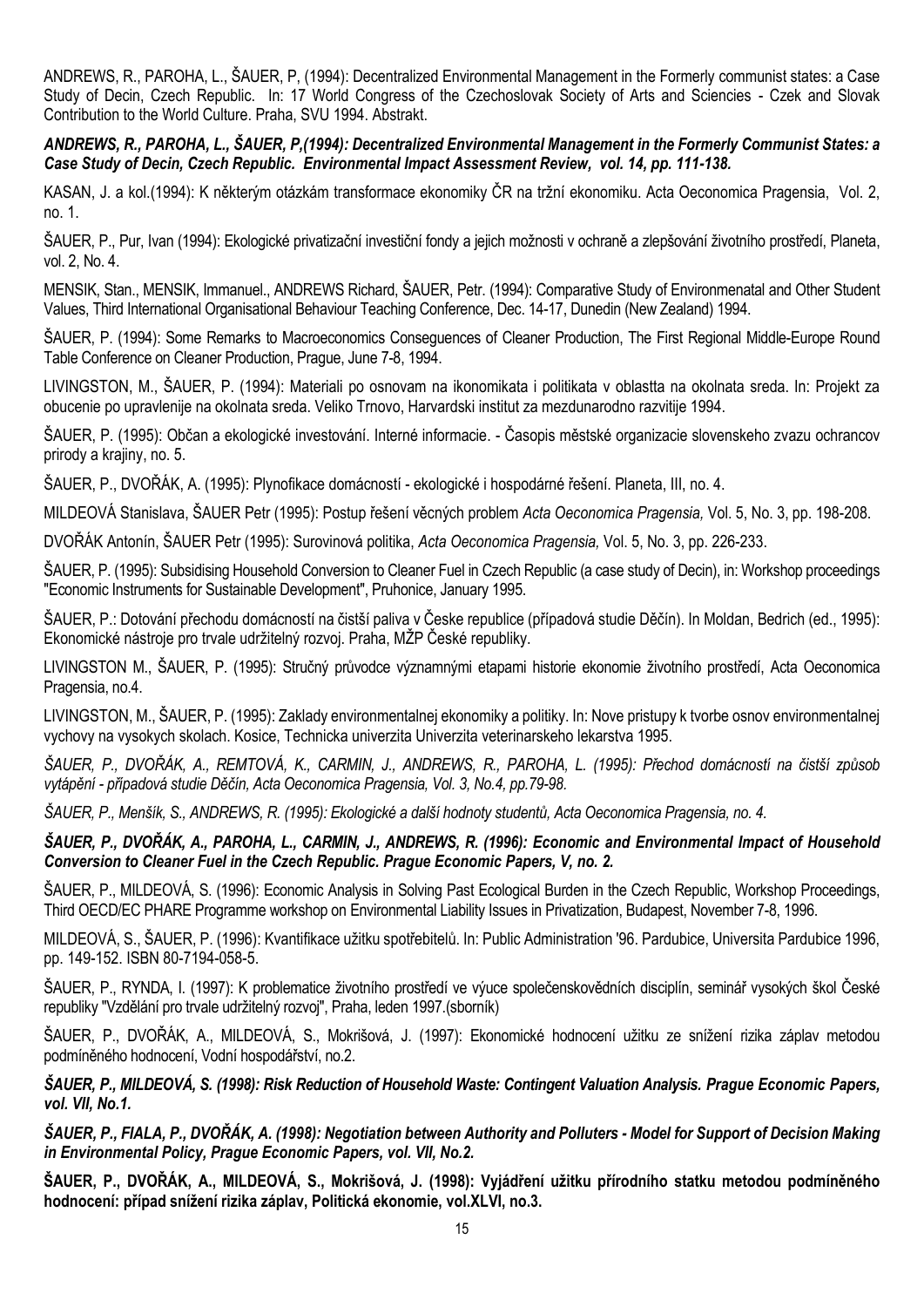ŠAUER, P., DVOŘÁK, A., FIALA, P. (1998): Negotiation between Authority and Polluters - Model for Support of Decision Making In Environmental Policy: Principles and Experimental Case Test, World Congress of Environmental and Resource Economicsts, Venice, June 1998.

DVOŘÁK, A., ŠAUER, P. (1998): Dobrovolné environmentální dohody a politika životního prostředí, Planeta - EKOjournal, no. 4/98.

ŠAUER, P., DVOŘÁK, A.(1998): Vyjednávání a ekonomické nástroje politiky životního prostředí, Eco journal - Planeta no. 8.

ŠAUER, P., DVOŘÁK, A., LISA, A., FIALA, P. (1998): An Innovative Approach to pricing Sufrace Water Quality - principles, Illustrative Case and Policy Aspects, Worskshop on the Political Economy of Water Pricing Implementation, Papers presented, The World Bank, Washington D.C. 1998.

**ŠAUER, P., DVOŘÁK, A., FIALA, P. (1998): Vyjednávání mezi autoritou a znečišťovateli - model pro podporu rozhodování v ekologické politice. Politická ekonomie, vol. XLVI, no.6, pp. 772-787.**

ŠAUER, P., DVOŘÁK, A. (1999): Role GIS při využití modelu vyjednávání v ekologické politice. Sbornímk referátů z šesté konference s mezinárodní účastí, GIS Ostrava 99. Vysoká škola báňská - Technická universita Ostrava. 1999, pp. 82-89.

MENŠIK Immanuel, MENSIK Stan, SAUER Petr (1995): Student values in central Europe and their implication for management education in countries in transition, Education in Countries in Transition Conference, June 26-30, 1999, Moscow.

ŠAUER, P., DVOŘÁK, A., FIALA, P., LISA, A. (1999): Negotiation between Authority and Polluters - An Innovative Approach to Pollution Reduction Policy. The First Arab International Conference And Exhibition on Environmental Biotechnology. Abstract. Emirates Heritage Club, Abu Dhabi, March 1999.

ŠAUER, P., DVOŘÁK, A., LISA, A. (1999): Vyjednávání mezi autoritou a znečišťovateli s využitím ekonomických nástrojů politiky životního prostředí. Environmentální Aspekty podnikání, no.3.

ŠAUER, P., DVOŘÁK, A., FIALA, P., LISA, A. (1999): An Alternative Approach to negotiated Environmental Agreements. CAVA Working Paper No. 99/10/9[; http://www.akf.dk/cava/.](http://www.akf.dk/cava/)

ŠAUER, P., DVOŘÁK, A., FIALA, P. (1999): Dobrovolné dohody v politice životního prostředí. Česká společnost na konci tisíciletí (Sborník referátů z konference; Potůček M., editor). Nakladatelství Karolinum. Praha 1999, pp. 173-180.

ŠAUER, P. (1999): An Alternative Approach to Achieving Goals in Biodiversity, Newsletter on Green Budget Reform, Sofia Initiative on Economic Instrument, No. 5, July 1999, pp.6-7.

*ŠAUER, P., DVOŘÁK, A., FIALA, P. (2000): Negotiation between Authority and Polluters -Model for Support of Decision Making In Environmental Policy: Principles and Experimental Case Test, Working Paper EEE, Fondazione Eni Enrico Mattei, Nota di Lavoro 33.2000, "http://www.feem.it/web/activ/\_wp.html" http://www.feem.it/web/activ/\_wp.html.*

ŠAUER, P., DVOŘÁK, A. (2000): Some Economic Aspects of Decision Making About Environmental Capital Investment, EURO ENVIRONMENT 2000, Conference on Industry and Environmental Performance, 18 - 20 October 2000, Aalborg, Denmark

BUDSKY S., SAUER, P. (2001): "PAYT – plat podle toho kolik odpadu vyhazujes" (PAYT – pay as you thowh). Příspěvek ve sborníku Konference ODPADY a OBCE "Hospodareni s komunalnimi odpady - Odpadove dny 2001", (Waste Days 2001, Conference Waste and Municipalities "Municpal Waste Management"), 12. –13. června 2001, Hradec Kralove.

PARIZKOVA L., SAUER, P. (2001): "Ekonomicke aspekty nakladani s TKO v obcich CR" (Economic aspects of solid waste management in the Czech municipalities). Příspěvek ve sborníku Konference ODPADY a OBCE "Hospodareni s komunalnimi odpady - Odpadove dny 2001", (Waste Days 2001, Conference Waste and Municipalities "Municpal Waste Management"), 12. –13. června 2001, Hradec Kralové

ŠAUER, P., DVOŘÁK, A. (2002): Regionální udržitelný rozvoj. Obec a finance, no.4, pp. 36.

ŠAUER Petr (2002): The Czech national state and its environmental policy: An excursion into history and the present, paper presented at The 1st International Conference of the Japan Economic Policy Association, November 30 – December 1, 2002, Tokyo

**SAUER, P., DVORAK, A., LISA, A., FIALA, P. (2003): A Procedure for Negotiating Pollution Reduction under Information Asymmetry. Environmental and Resource Economics 24: 103-119.**

ŠAUER, Petr (2004): CVM Applications in the Czech Republic: Selected Cases. Prague 21.10.2004 – 23.10.2004. In: *Development of the Czech Society in the European Union.* Prague : UK MATFYZPRESS, 2004, pp. 207–214. ISBN 80-86732-45-2.

KLUVÁNKOVÁ-ORAVSKÁ, T., CHOBOTOVÁ, V,., JÍLKOVÁ, J., ŠAUER, P. (eds., 2007): Institutional analysis of sustainability problems, Praha : Nakladatelství a vydavatelství litomyšlského semináře, 2007. ISBN 978-80-86709-12-3.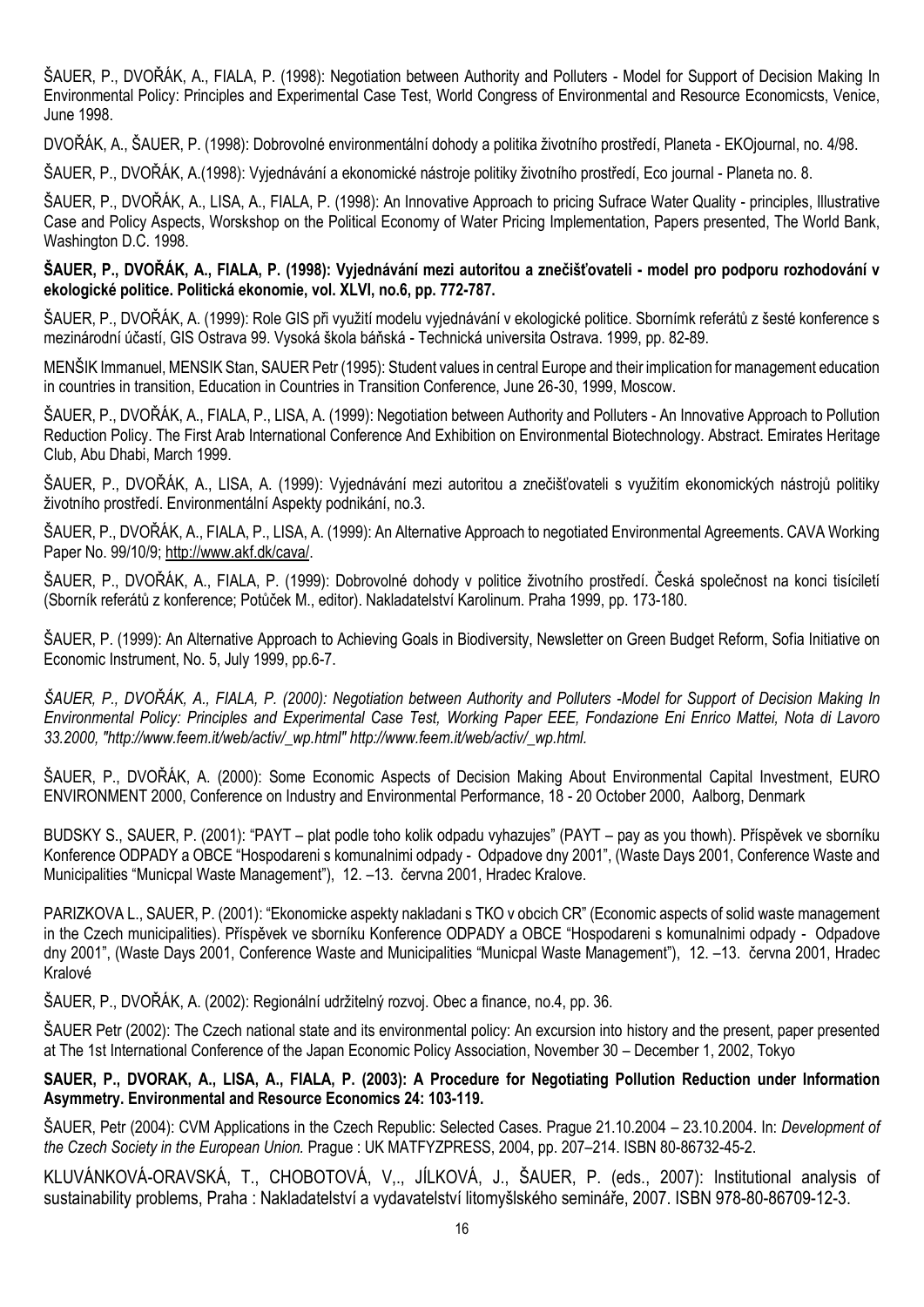DVOŘÁK, Antonín, ŠAUER, Petr (2007): Incentives to renewable energy in the Czech republic. Hamburg 21.03.2007 – 23.03.2007. In: Renew Europe. Hamburg : TuTech Innovation, 2007, pp. 13.

ŠAUER, Petr, LISA, Aleš: Environmental Economics and Policy: Teaching Case Studies. Izmir 13.06.2007 – 17.06.2007. In: AKTAN, Coscun Can, BALTA, Sabah (ed., 2007). Perspectives on Economics. Izmir : Yasar University, 2007, pp. 185–192. ISBN 978-975-6339- 11-4.

*ŠAUER, Petr, LISA, Aleš (2007): Využívání výukových případových studií při výuce environmentátlní ekonomie a politiky. Envigogika [online], no. 2. 5 pp. ISSN 1802-3061. URL: http://envigogika.cuni.cz/view.php?cisloclanku=2007080003.*

*ŠAUER, Petr (2007): How to Teach Applied Environmental Economics. International Journal of Business, Management and Economics, vol. 3, no. 9, pp. 43–50. ISSN 1306-1097.*

*LISA[, Aleš](http://eso.vse.cz/~sklenak/pcvse/pcvse-sfx.php?krestni=Ale%9A&prijmeni=LISA&katedra=KPOL), [ŠAUER](http://eso.vse.cz/~sklenak/pcvse/pcvse-sfx.php?krestni=Petr&prijmeni=%8AAUER&katedra=KZP), Petr (2008): Zkušenosti z pilotního ověření výuky kurzů Environmentální ekonomie a politika pro nespeciality, Řešení environmentálních konfliktů jednáním a Environmentální ekonomie a politika – výukové případové studie. Envigogika [online], 2008, no. 1. 7 pp. ISSN 1802-3061. URL: [http://www.envigogika.cuni.cz/view.php?cisloclanku =2008060003](http://www.envigogika.cuni.cz/view.php?cisloclanku%20=2008060003)*.

[KREUZ, Jaroslav,](http://eso.vse.cz/~sklenak/pcvse/pcvse-sfx.php?krestni=Jaroslav&prijmeni=KREUZ&katedra=KZP) [ŠAUER](http://eso.vse.cz/~sklenak/pcvse/pcvse-sfx.php?krestni=Petr&prijmeni=%8AAUER&katedra=KZP), Petr (2008): K metodám hodnocení efektivnosti implementace environmentální politiky. Brno 19.05.2008 – 21.05.2008. In: Účetnictví a reporting udržitelného rozvoje na mikroekonomické a makroekonomické úrovni. Pardubice : Universita Pardubice, 2008, pp. 127–138. ISBN 978-80-7395-080-4.

[KREUZ, Jaroslav,](http://eso.vse.cz/~sklenak/pcvse/pcvse-sfx.php?krestni=Jaroslav&prijmeni=KREUZ&katedra=KZP) [ŠAUER](http://eso.vse.cz/~sklenak/pcvse/pcvse-sfx.php?krestni=Petr&prijmeni=%8AAUER&katedra=KZP), Petr (2008): On Methods of Assessing the Effectiveness of Implementing Environmental Policy. Brno 19.05.2008 – 21.05.2008. In: Sustainability Accounting and Reporting on Micro-Economical and Macro-Economical Level. Pardubice : Universita Pardubice, 2008, pp. 119–130. ISBN 978-80-7395-081-1.

FIALA, Petr, ŠAUER, Petr. Household Waste Management: Municipality Behavior Analysis by DEA Method. Izmir 21.08.2008 – 22.08.2008. In: AKTAN, Can, SAVASAN, Fatih (ed., 2008). *Selected Proceedings of the First International Conference on Social Sciences.* Izmir : Birlesik Matbaacilik, 2008, pp. 149–165.

[DVOŘÁK, Antonín](http://eso.vse.cz/~sklenak/pcvse/pcvse-sfx.php?krestni=Anton%EDn&prijmeni=DVO%D8%C1K&katedra=KZP), [ŠAUER](http://eso.vse.cz/~sklenak/pcvse/pcvse-sfx.php?krestni=Petr&prijmeni=%8AAUER&katedra=KZP), Petr (2008) Incentives for Renewable Energy Sources in the Czech republic. Envigogika [online], 6 p. ISSN 1802-3061. URL[: http://envigogika.cuni.cz/view.php?cisloclanku=2008010010.](http://envigogika.cuni.cz/view.php?cisloclanku=2008010010)

ŠAUER, Petr (ed., 2008). *Environmental Economics, Policy and International Environmental Relations.* Praha 13.10.2008 – 14.10.2008. Praha : VŠE NF, sborník konference 2008. 175 pp.

**ŠAUER, P., PAŘÍZKOVÁ, L., HADRABOVÁ, A. (2008): Charging systems for municipal solid waste: Experience from the Czech Republic, Waste management, doi: 10.1016/j. wasman.2008.03.030.**

ŠAUER, Petr, HÁK, Tomáš (2008): Environmental Performance and Institutions: An Attempt on Cross-country Analyses. Manamy City 16.11.2008 – 19.11.2008. In: JAMAL, Ahmad (ed.). *Proceedings of the Fifth World Congress of Academy for Global Business Advancement [CD-ROM].* Cardiff : Cardiff University, 2008. 1 pp.

*ŠAUER, Petr, VOJÁČEK, Ondřej, KLUSÁK, Jaroslav, HADRABOVÁ, Alena (2008): Policy Issues and Consequences of Environmental Tax Reform Implementation in the Czech Republic.* European Financial and Accounting Journal*, vol. 3, no. 4, pp. 92–106. ISSN 1802- 2197.* 

*ŠAUER, Petr, KREUZ, Jaroslav, DVOŘÁK, Antonín (2009): Methodology for Assessing the Effectiveness of Environmental Policy Implementation.* DSM Business Review [online]*, 2009, vol. 1, no. 1, pp. 9–20. ISSN 0975-1998. URL: http://www.dsmbusinessreview.com/dsm-v1n1b.pdf.* 

*ŠAUER, Petr, VOJÁČEK, Ondřej (2009): Environmental Tax Reform in the Czech Republic: Results of a Qualitative Survey in Businesses.* Mechanizm regulovannja ekonomiki*, vol. 11, no. 1, pp. 31–41. ISSN 1762-8699.* 

ŠAUER, Petr, KREUZ, Jaroslav, DVOŘÁK, Antonín (2009): Methodology of Assesing the Effectiveness of Environmental Policy Implementation. *Delhi Business Review*, vol. 10, no. 2, pp. 109–110. ISSN 0972-222X.

[ŠAUER](http://eso.vse.cz/~sklenak/pcvse/pcvse-sfx.php?krestni=Petr&prijmeni=%8AAUER&katedra=KPOL), Petr (2010): Rozšíření aktivních forem výuky v kurzu Základy ekonomiky životního prostředí. *Envigogika [online]*, vol. 5, no. 3, pp. 1–3. ISSN 1802-3061. URL: [http://www.envigogika.cuni.cz/index.php/cz/component/content/article/106-osoby/428-aktivni-formy](http://www.envigogika.cuni.cz/index.php/cz/component/content/article/106-osoby/428-aktivni-formy-vyuky-v-ekonomii)[vyuky-v-ekonomii.](http://www.envigogika.cuni.cz/index.php/cz/component/content/article/106-osoby/428-aktivni-formy-vyuky-v-ekonomii)

ŠAUER Petr, PETKOVOVÁ Ludmila (2010): Evaluation of Proposals for Financial Supprt Programs: Design of Methodology, Working papers for international conference "Sustainability Accounting and Reporting on Micro-economical and Macro-economical Level, Brno, May 24-26, 2010, pp.11-18.

ŠEDIVÝ Martin, ŠAUER Petr, (2010): Renewable Decentralized Energy Sources for Households: Results of Selected Studies in the World, Working papers for international conference "Sustainability Accounting and Reporting on Micro-economical and Macroeconomical Level, Brno, May 24-26, 2010, pp.159-163.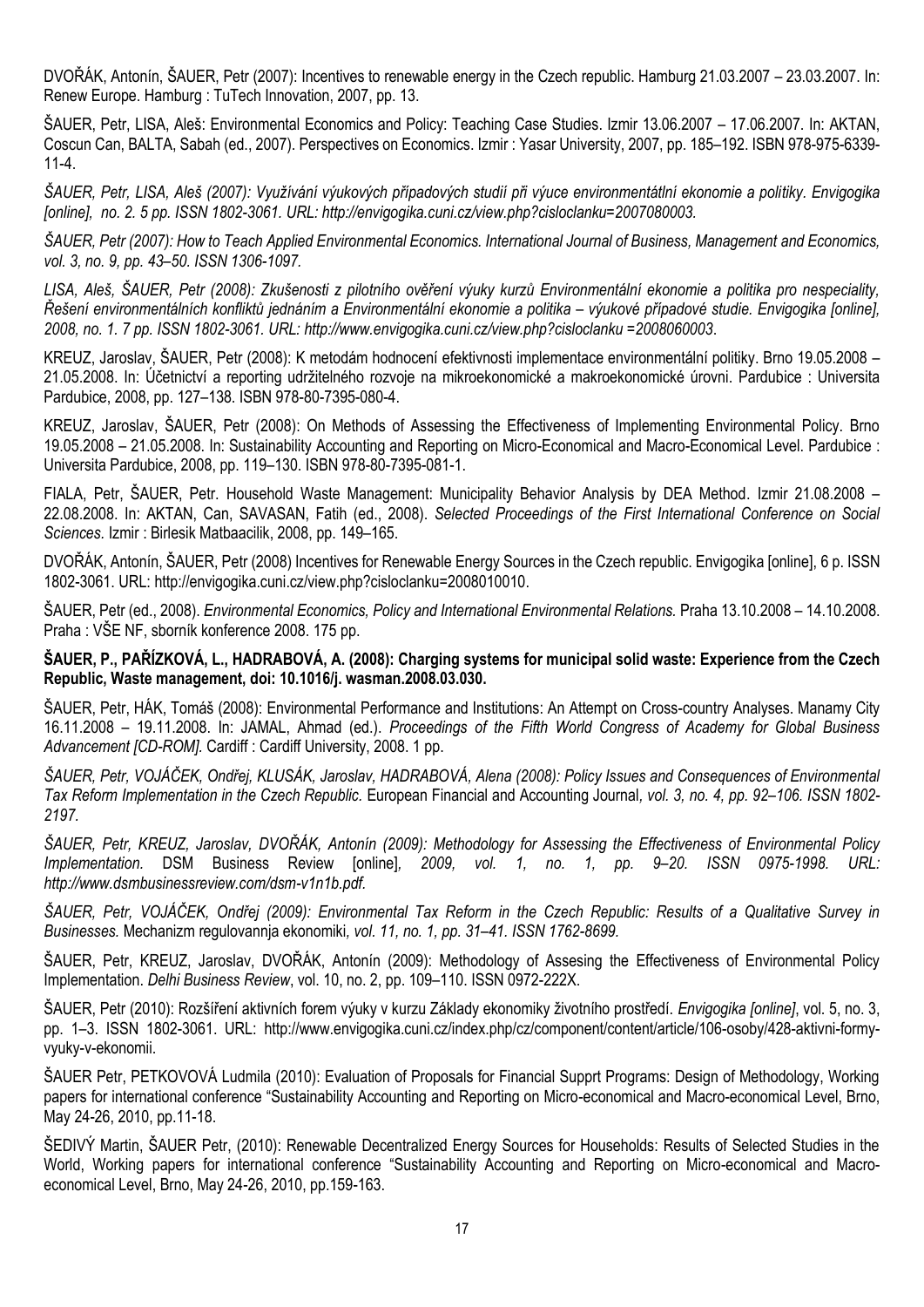LARA CERVANTES, René Fernando, [ŠAUER](http://eso.vse.cz/~sklenak/pcvse/pcvse-sfx.php?krestni=Petr&prijmeni=%8AAUER&katedra=KPOL), Petr (2011): Environmentální výkonnost evropských zemí a instituce: kvantitativní analýza pro evropské země. Brno 23.05.2011 – 25.05.2011. In: *Účetnictví a reporting udržitelného rozvoje na mikroekonomické a*  makroekonomické úrovni. Praha : Ministerstvo životního prostředí, 2011, pp. 5–11

[ŠAUER](http://eso.vse.cz/~sklenak/pcvse/pcvse-sfx.php?krestni=Petr&prijmeni=%8AAUER&katedra=KPOL), Petr, KAPROVÁ, Kateřina, KAČMÁROVÁ, Pavla, KOLSKÁ, Kateřina[, HADRABOVÁ](http://eso.vse.cz/~sklenak/pcvse/pcvse-sfx.php?krestni=Alena&prijmeni=HADRABOV%C1&katedra=KZP), Alena[, KREUZ, Jaroslav](http://eso.vse.cz/~sklenak/pcvse/pcvse-sfx.php?krestni=Jaroslav&prijmeni=KREUZ&katedra=KZP) (2011): Aplikace metodiky posuzování efektivnosti implementace politik a legislativy na vybrané ekonomické nástroje ochrany životního prostředí. Brno 23.05.2011 – 25.05.2011. In: *Účetnictví a reporting udržitelného rozvoje na mikroekonomické a makroekonomické úrovni.* Praha : Ministerstvo životního prostředí, 2011, pp. 12–18.

#### **FIALA, Petr, ŠAUER, Petr (2011): Aplikace kombinatorických aukcí na alokaci veřejných podpor v oblasti životního prostředí: ekonomický laboratorní experiment.** *Politická ekonomie***, vol. 59, No. 3, pp. 379-392**

[ŠAUER](http://eso.vse.cz/~sklenak/pcvse/pcvse-sfx.php?krestni=Petr&prijmeni=%8AAUER&katedra=KPOL), Petr, FIALA, Petr, LARA CERVANTES, René Fernando (2012): Environmental Performance and Institutions: Quantitative analyses for EU countries. Ajman 19.03.2012 – 21.03.2012. In: *Proceedings of the AUSTs 2nd Technosphere Conference in 2012 AND AGBAs 9th Annual World Congress Conference [CD-ROM].* Ajman : Ajman University of Science and Technology, 2012, s. 501–510. ISSN 1549-9332.

**ŠAUER, P. KREUZ, J., HADRABOVÁ, A., DVOŘÁK, A. (2012): Assessment of Environmental Policy Implementation: Two Case Studies from the Czech Republic.** *Pol. J. Environ. Stud.* **Vol. 21, No. 5, 1377-1385.**

#### **[KREUZ, Jaroslav,](http://eso.vse.cz/~sklenak/pcvse/pcvse-sfx.php?krestni=Jaroslav&prijmeni=KREUZ&katedra=VSIEE) [ŠAUER](http://eso.vse.cz/~sklenak/pcvse/pcvse-sfx.php?krestni=Petr&prijmeni=%8AAUER&katedra=KPOL), Petr (2012): Informations Aspects of Assessing Environmental Policy Implementation Effectiveness: Case of the Czech Republic. Actual Problems of Economics no. 10 (136), pp. 479–486. ISSN 1993-6788.**

[ŠAUER](http://eso.vse.cz/~sklenak/pcvse/pcvse-sfx.php?krestni=Petr&prijmeni=%8AAUER&katedra=KPOL), Petr, MÁDR, Marek (2012): Economic Growth and Air Pollution in the Czech Republic: Decoupling Curves. *International Journal of Economics and Finance Studies [online]*, vol. 4, no. 2, pp. 205–213. ISSN 1309-8055. URL: [http://www.sobiad.org/eJOURNALS/journal\\_IJEF/archieves/2012\\_no\\_2\\_new/petr\\_SAUER.pdf.](http://www.sobiad.org/eJOURNALS/journal_IJEF/archieves/2012_no_2_new/petr_sauer.pdf)

[ŠAUER](http://eso.vse.cz/~sklenak/pcvse/pcvse-sfx.php?krestni=Petr&prijmeni=%8AAUER&katedra=KPOL), Petr, [FIALA, Petr](http://eso.vse.cz/~sklenak/pcvse/pcvse-sfx.php?krestni=Petr&prijmeni=FIALA&katedra=KEKO), LARA CERVANTES, René Fernando (2012): Environmental Performance and Institutions: Quantitative analyses for EU countries. Ajman 19.03.2012 – 21.03.2012. In: *Proceedings of the AUSTs 2nd Technosphere Conference in 2012 AND AGBAs 9th Annual World Congress Conference [CD-ROM].* Ajman : Ajman University of Science and Technology, 2012, pp. 501–510. ISSN 1549-9332.

*[LARA CERVANTES, René Fernando](http://eso.vse.cz/~sklenak/pcvse/pcvse-sfx.php?krestni=Ren%E9+Fernando&prijmeni=LARA+CERVANTES&katedra=KPOL), [HLAVÁČEK, Jiří](http://eso.vse.cz/~sklenak/pcvse/pcvse-sfx.php?krestni=Ji%F8%ED&prijmeni=HLAV%C1%C8EK&katedra=KPOL), [ŠAUER](http://eso.vse.cz/~sklenak/pcvse/pcvse-sfx.php?krestni=Petr&prijmeni=%8AAUER&katedra=KPOL), Petr (2013): Natural resources and violent conflicts: quantitative analysis for African countries. Actual Problems of Economics. Aktualni Problemi Ekonomiki, vol. 147, no. 9, pp. 368–377. ISSN 1993-6788*

*[ŠAUER](http://eso.vse.cz/~sklenak/pcvse/pcvse-sfx.php?krestni=Petr&prijmeni=%8AAUER&katedra=KPOL), Petr, FIALA, Petr, [DVOŘÁK, Antonín](http://eso.vse.cz/~sklenak/pcvse/pcvse-sfx.php?krestni=Anton%EDn&prijmeni=DVO%D8%C1K&katedra=KPOL) (2013): Modelling of Environmental Risk Management under Information Asymmetry. In: HŘEBÍČEK, Jiří, SCHIMAK, Gerald, KUBÁSEK, Miroslav, RIZZOLI, Andrea E. (ed.). Environmental Software Systems. Fostering Information Sharing [CD-ROM]. Neusiedl am See, 09.10.2013 – 11.10.2013. Vienna : Springer, 2013, pp. 391– 402. ISBN 978-3-642-41151-9. ISSN 1868-422X. ISBN 978-3-642-41150-2, ISSN 1868-4238 (tištěná podoba).*

[ŠAUER](http://eso.vse.cz/~sklenak/pcvse/pcvse-sfx.php?krestni=Petr&prijmeni=%8AAUER&katedra=KPOL), Petr, ZAHRADNÍK, Martin (2013): Environmental Economics and Policy: Course Evaluation Survey. *Envigogika [online]*, vol. 8, no. 2, pp. 1–14. ISSN 1802-3061. URL: [http://envigogika.cuni.cz/index.php/Envigogika/article/view/380/pdf\\_380.](http://envigogika.cuni.cz/index.php/Envigogika/article/view/380/pdf_380)

ŠVIHLOVÁ, Dana, [ŠAUER](http://eso.vse.cz/~sklenak/pcvse/pcvse-sfx.php?krestni=Petr&prijmeni=%8AAUER&katedra=KPOL), Petr, [DVOŘÁK, Antonín](http://eso.vse.cz/~sklenak/pcvse/pcvse-sfx.php?krestni=Anton%EDn&prijmeni=DVO%D8%C1K&katedra=KPOL) (ed., 2013). Visegrad Conference on Common Environmental Problems - 2013. *Proceedings of Extended Abstracts [CD-ROM].* Prague, 04.03.2013 – 05.03.2013. Banská Bystrica : Matej Bel University, 2013. 124 s

### **Other publications (official outputs of applied reseerach projects):**

[ŠAUER](http://eso.vse.cz/~sklenak/pcvse/pcvse-sfx.php?krestni=Petr&prijmeni=%8AAUER&katedra=KPOL), Petr, [DVOŘÁK, Antonín](http://eso.vse.cz/~sklenak/pcvse/pcvse-sfx.php?krestni=Anton%EDn&prijmeni=DVO%D8%C1K&katedra=KPOL), [FIALA, Petr](http://eso.vse.cz/~sklenak/pcvse/pcvse-sfx.php?krestni=Petr&prijmeni=FIALA&katedra=KEKO), PRÁŠEK, Jan (2013): *Metodika ekonomicko-ekologické optimalizace snížení znečištění ve vodních tocích.* [certifikovaná metodika]. Praha : Ministerstvo zemědělství, 2013

[ŠAUER](http://eso.vse.cz/~sklenak/pcvse/pcvse-sfx.php?krestni=Petr&prijmeni=%8AAUER&katedra=KPOL), Petr, [KREUZ, Jaroslav,](http://eso.vse.cz/~sklenak/pcvse/pcvse-sfx.php?krestni=Jaroslav&prijmeni=KREUZ&katedra=KZP) DVO[ŘÁK, Antonín](http://eso.vse.cz/~sklenak/pcvse/pcvse-sfx.php?krestni=Anton%EDn&prijmeni=DVO%D8%C1K&katedra=KPOL), LISA[, Aleš,](http://eso.vse.cz/~sklenak/pcvse/pcvse-sfx.php?krestni=Ale%9A&prijmeni=LISA&katedra=KPOL) PRÁŠEK, Jan (2011): *Metodika hodnocení implementace politik ŽP.* [certifikovaná metodika]. Praha : Ministerstvo životního prostředí České republiky, 2011

DLOUHÁ, Jana, BRANIŠ, Martin, DLOUHÝ, Jiří, JANČAŘÍKOVÁ, Kateřina, JANČAŘÍK, Antonín, [ŠAUER](http://eso.vse.cz/~sklenak/pcvse/pcvse-sfx.php?krestni=Petr&prijmeni=%8AAUER&katedra=KPOL), Petr (2012): *Metodika tvorby textů v otevřeném internetovém prostoru pro vysokoškolské vzdělávání formou e-learningu.* [certifikovaná metodika]. 2012.

ŠAUER, P., REMTOVÁ, K.: (1994): English-Czech dictionary of key terms in Cleaner production, VŠE, Praha.

ŠAUER, Petr., REMTOVÁ, Květa, MILDEOVÁ Stanislava (1991): Jaká je zátěž prostředí? Hospodářské noviny 9.8.1991.

ŠAUER Petr (1980): Analýza oběhu script a učebnic, *Vysoká škola,* Vol. XXIX, No. 2